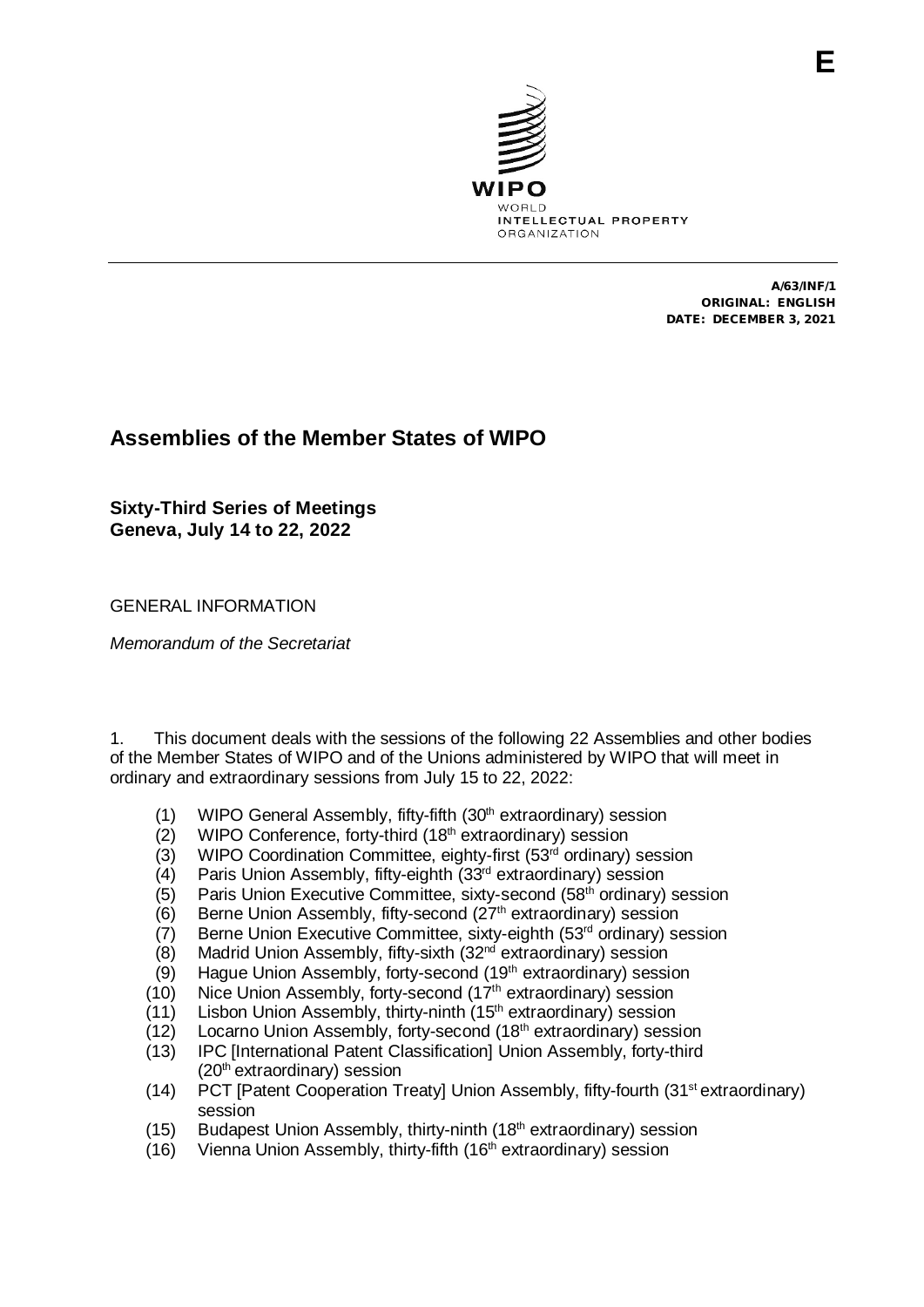- (17) WCT [WIPO Copyright Treaty] Assembly, twenty-second (12th extraordinary) session
- (18) WPPT [WIPO Performances and Phonograms Treaty] Assembly, twenty-second  $(12<sup>th</sup>$  extraordinary) session
- (19) PLT [Patent Law Treaty] Assembly, twenty-first (12<sup>th</sup> extraordinary) session (20) Singapore Treaty [Singapore Treaty on the Law of Trademarks] Assembly,
- Singapore Treaty [Singapore Treaty on the Law of Trademarks] Assembly, fifteenth  $(8<sup>th</sup>$  extraordinary) session
- (21) Marrakesh Treaty [Marrakesh Treaty to Facilitate Access to Published Works for Persons Who Are Blind, Visually Impaired or Otherwise Print Disabled] Assembly, seventh ordinary session
- (22) BTAP [Beijing Treaty on Audiovisual Performances] Assembly, third ordinary session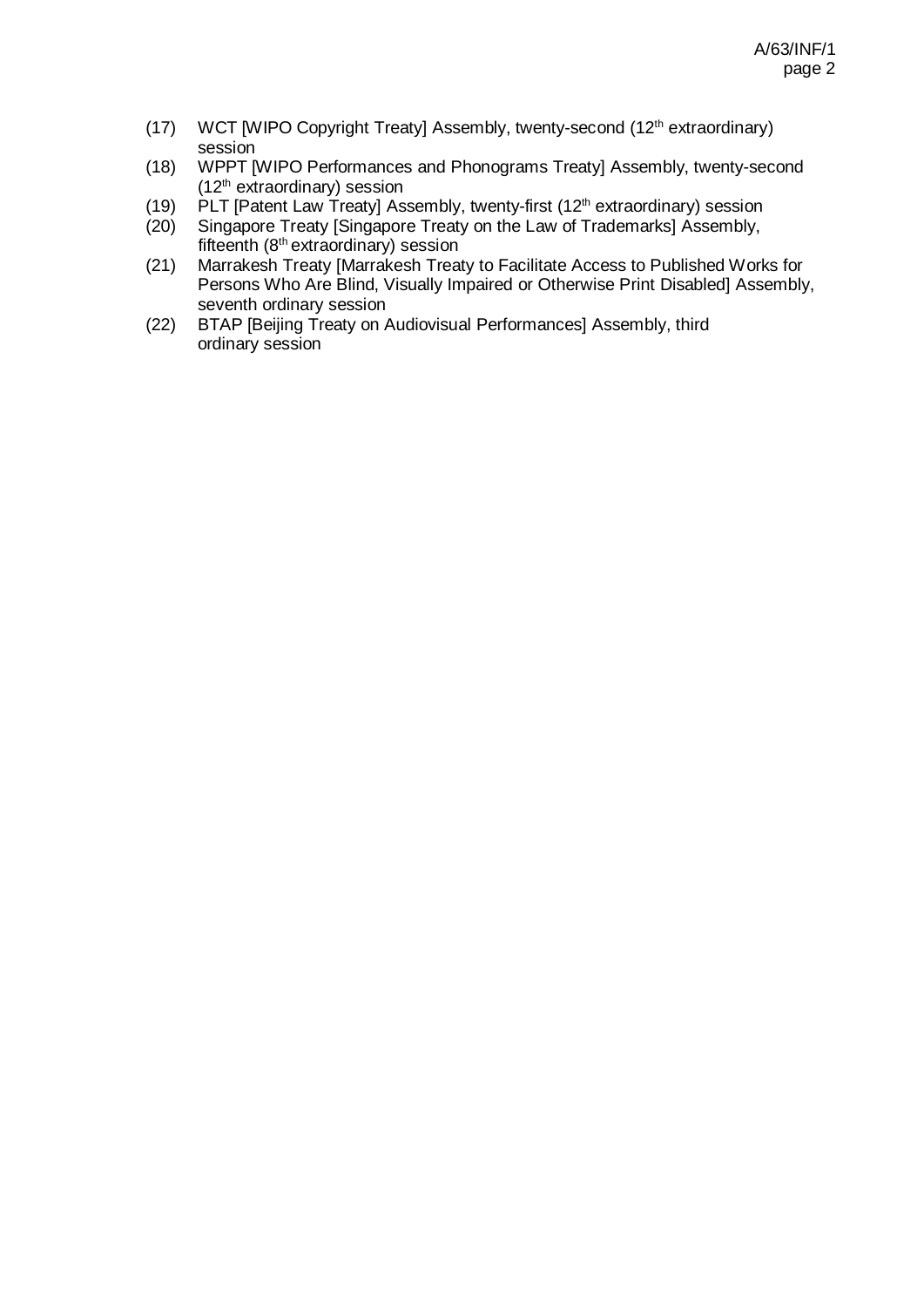### **Members**

2. The members of each of the 22 Assemblies and other bodies of the Member States are the following:

- (1) WIPO General Assembly: Afghanistan, Albania, Algeria, Andorra, Angola, Antigua and Barbuda, Argentina, Armenia, Australia, Austria, Azerbaijan, Bahamas, Bahrain, Bangladesh, Barbados, Belarus, Belgium, Belize, Benin, Bhutan, Bolivia (Plurinational State of), Bosnia and Herzegovina, Botswana, Brazil, Brunei Darussalam, Bulgaria, Burkina Faso, Burundi, Cabo Verde, Cambodia, Cameroon, Canada, Central African Republic, Chad, Chile, China, Colombia, Comoros, Congo, Cook Islands, Costa Rica, Côte d'Ivoire, Croatia, Cuba, Cyprus, Czech Republic, Democratic People's Republic of Korea, Democratic Republic of the Congo, Denmark, Djibouti, Dominica, Dominican Republic, Ecuador, Egypt, El Salvador, Equatorial Guinea, Estonia, Eswatini, Fiji, Finland, France, Gabon, Gambia, Georgia, Germany, Ghana, Greece, Grenada, Guatemala, Guinea, Guinea-Bissau, Guyana, Haiti, Holy See, Honduras, Hungary, Iceland, India, Indonesia, Iran (Islamic Republic of), Iraq, Ireland, Israel, Italy, Jamaica, Japan, Jordan, Kazakhstan, Kenya, Kiribati, Kuwait, Kyrgyzstan, Lao People's Democratic Republic, Latvia, Lebanon, Lesotho, Liberia, Libya, Liechtenstein, Lithuania, Luxembourg, Madagascar, Malawi, Malaysia, Mali, Malta, Mauritania, Mauritius, Mexico, Monaco, Mongolia, Montenegro, Morocco, Mozambique, Namibia, Nauru, Nepal, Netherlands, New Zealand, Nicaragua, Niger, Nigeria, Niue, North Macedonia, Norway, Oman, Pakistan, Panama, Papua New Guinea, Paraguay, Peru, Philippines, Poland, Portugal, Qatar, Republic of Korea, Republic of Moldova, Romania, Russian Federation, Rwanda, Saint Kitts and Nevis, Saint Lucia, Saint Vincent and the Grenadines, Samoa, San Marino, Sao Tome and Principe, Saudi Arabia, Senegal, Serbia, Seychelles, Sierra Leone, Singapore, Slovakia, Slovenia, Solomon Islands, South Africa, Spain, Sri Lanka, Sudan, Suriname, Sweden, Switzerland, Syrian Arab Republic, Tajikistan, Thailand, Togo, Tonga, Trinidad and Tobago, Tunisia, Turkey, Turkmenistan, Tuvalu, Uganda, Ukraine, United Arab Emirates, United Kingdom, United Republic of Tanzania, United States of America, Uruguay, Uzbekistan, Vanuatu, Venezuela (Bolivarian Republic of), Viet Nam, Yemen, Zambia, Zimbabwe (186).
- $(2)$  WIPO Conference<sup>[1](#page-2-0)</sup>: In addition to the States members of the WIPO General Assembly listed above: Eritrea, Ethiopia, Maldives, Marshall Islands, Myanmar, Somalia, Timor-Leste (186 + 7 = 193).
- (3) WIPO Coordination Committee: Algeria, Argentina, Armenia, Australia, Austria, Azerbaijan, Bangladesh, Belarus, Belgium, Bolivia (Plurinational State of), Brazil, Cambodia, Canada, Chile, China, Colombia, Costa Rica, Côte d'Ivoire, Croatia, Cuba, Czech Republic, Democratic People's Republic of Korea, Denmark, Djibouti, Ecuador, Egypt, El Salvador (2022-2023), Eritrea (*ad hoc*), Finland, France, Gambia (the), Germany, Ghana, Guatemala, Hungary, Iceland, India, Indonesia, Iran (Islamic Republic of), Ireland, Italy, Jamaica, Japan, Kenya, Lesotho, Liberia, Luxembourg, Malawi, Malaysia, Mexico, Mongolia, Morocco, Namibia, Netherlands, New Zealand, Nigeria, Norway, Pakistan, Panama, Paraguay (2021-2022), Poland, Portugal, Qatar, Republic of Korea, Romania, Russian Federation, Saudi Arabia, Serbia, Singapore, South Africa, Spain, Sudan, Sweden, Switzerland (*ex officio*), Trinidad and Tobago,

<span id="page-2-0"></span>The members of the WIPO Conference constitute the Members of WIPO.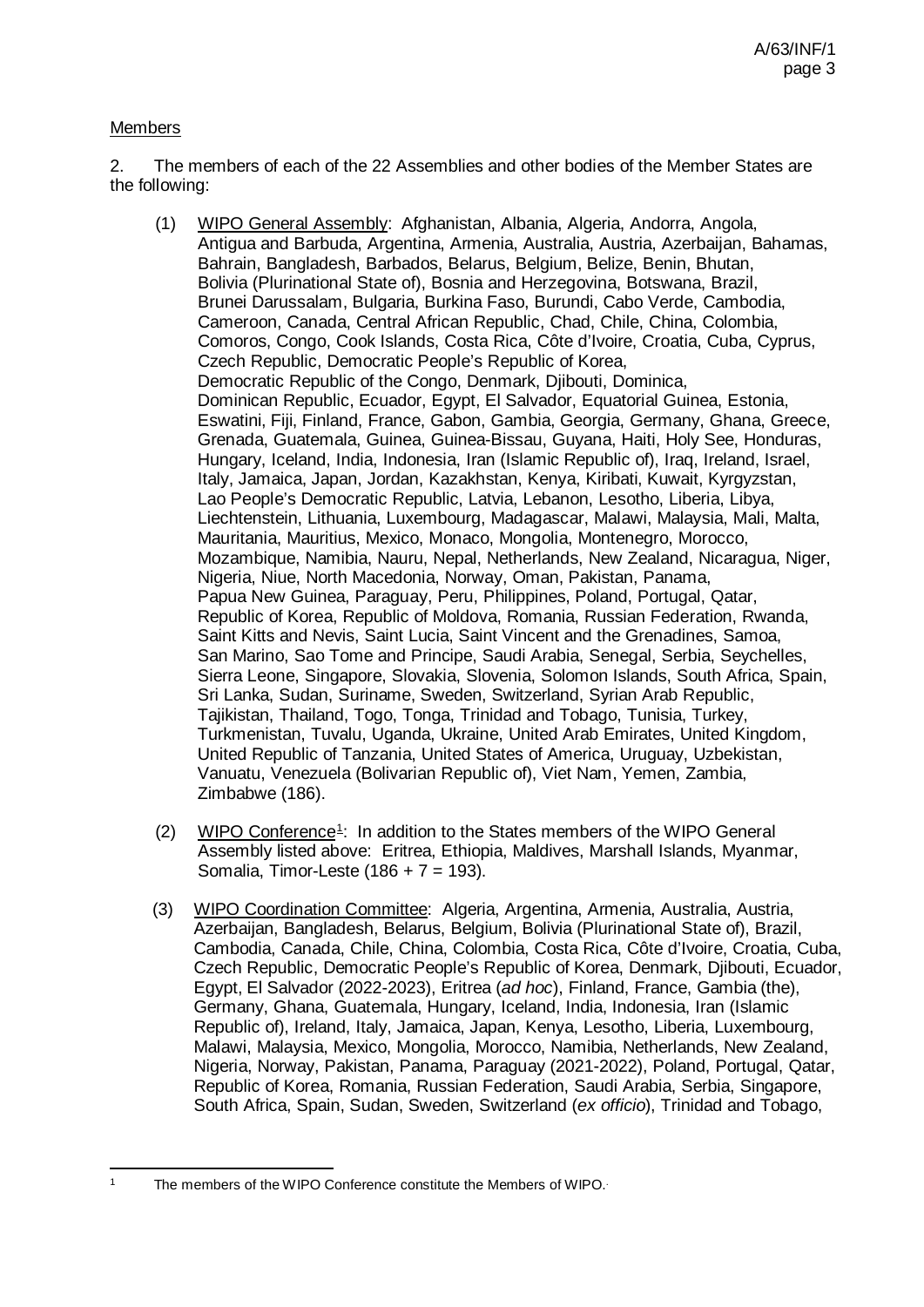Tunisia, Turkey, Uganda, United Arab Emirates, United Kingdom, United States of America, Venezuela (Bolivarian Republic of), Viet Nam, Zimbabwe (83).

- (4) Paris Union Assembly: Afghanistan, Albania, Algeria, Andorra, Angola, Antigua and Barbuda, Argentina, Armenia, Australia, Austria, Azerbaijan, Bahamas, Bahrain, Bangladesh, Barbados, Belarus, Belgium, Belize, Benin, Bhutan, Bolivia (Plurinational State of), Bosnia and Herzegovina, Botswana, Brazil, Brunei Darussalam, Bulgaria, Burkina Faso, Burundi, Cambodia, Cameroon, Canada, Central African Republic, Chad, Chile, China, Colombia, Comoros, Congo, Costa Rica, Côte d'Ivoire, Croatia, Cuba, Cyprus, Czech Republic, Democratic People's Republic of Korea, Democratic Republic of the Congo, Denmark, Djibouti, Dominica, Ecuador, Egypt, El Salvador, Equatorial Guinea, Estonia, Eswatini, Finland, France, Gabon, Gambia, Georgia, Germany, Ghana, Greece, Grenada, Guatemala, Guinea, Guinea-Bissau, Guyana, Haiti, Holy See, Honduras, Hungary, Iceland, India, Indonesia, Iran (Islamic Republic of), Iraq, Ireland, Israel, Italy, Jamaica, Japan, Jordan, Kazakhstan, Kenya, Kiribati (as from February 5, 2022), Kuwait, Kyrgyzstan, Lao People's Democratic Republic, Latvia, Lebanon, Lesotho, Liberia, Libya, Liechtenstein, Lithuania, Luxembourg, Madagascar, Malawi, Malaysia, Mali, Malta, Mauritania, Mauritius, Mexico, Monaco, Mongolia, Montenegro, Morocco, Mozambique, Namibia, Nepal, Netherlands, New Zealand, Nicaragua, Niger, North Macedonia, Norway, Oman, Pakistan, Panama, Papua New Guinea, Paraguay, Peru, Philippines, Poland, Portugal, Qatar, Republic of Korea, Republic of Moldova, Romania, Russian Federation, Rwanda, Saint Kitts and Nevis, Saint Lucia, Saint Vincent and the Grenadines, Samoa, San Marino, Sao Tome and Principe, Saudi Arabia, Senegal, Serbia, Seychelles, Sierra Leone, Singapore, Slovakia, Slovenia, South Africa, Spain, Sri Lanka, Sudan, Suriname, Sweden, Switzerland, Syrian Arab Republic, Tajikistan, Thailand, Togo, Tonga, Trinidad and Tobago, Tunisia, Turkey, Turkmenistan, Uganda, Ukraine, United Arab Emirates, United Kingdom, United Republic of Tanzania, United States of America, Uruguay, Uzbekistan, Venezuela (Bolivarian Republic of), Viet Nam, Yemen, Zambia, Zimbabwe (176).
- (5) Paris Union Executive Committee: Algeria, Armenia, Australia, Austria, Azerbaijan, Bangladesh, Belgium, Cambodia, Canada, China, Croatia, Democratic People's Republic of Korea, Denmark, Ecuador, Egypt, El Salvador (2022-2023), France, Gambia (the), Germany, Guatemala, India, Indonesia, Jamaica, Lesotho, Luxembourg, Malawi, Namibia, Netherlands, New Zealand, Norway, Panama, Paraguay (2021-2022), Poland, Portugal, Serbia, South Africa, Spain, Switzerland (*ex-officio*), Trinidad and Tobago, Turkey, Uganda, United Kingdom, Viet Nam (42).
- (6) Berne Union Assembly: Afghanistan Albania, Algeria, Andorra, Antigua and Barbuda, Argentina, Armenia, Australia, Austria, Azerbaijan, Bahamas, Bahrain, Bangladesh, Barbados, Belarus, Belgium, Belize, Benin, Bhutan, Bolivia (Plurinational State of), Bosnia and Herzegovina, Botswana, Brazil, Brunei Darussalam, Bulgaria, Burkina Faso, Burundi, Cabo Verde, Cameroon, Canada, Central African Republic, Chad, Chile, China, Colombia, Comoros, Congo, Cook Islands, Costa Rica, Côte d'Ivoire, Croatia, Cuba, Cyprus, Czech Republic, Democratic People's Republic of Korea, Democratic Republic of the Congo, Denmark, Djibouti, Dominica, Dominican Republic, Ecuador, Egypt, El Salvador, Equatorial Guinea, Estonia, Eswatini, Fiji, Finland, France, Gabon, Gambia, Georgia, Germany, Ghana, Greece, Grenada, Guatemala, Guinea, Guinea-Bissau, Guyana, Haiti, Holy See, Honduras, Hungary, Iceland, India, Indonesia, Ireland, Israel, Italy, Jamaica, Japan, Jordan, Kazakhstan, Kenya, Kiribati, Kuwait, Kyrgyzstan, Lao People's Democratic Republic, Latvia, Lesotho, Liberia, Libya,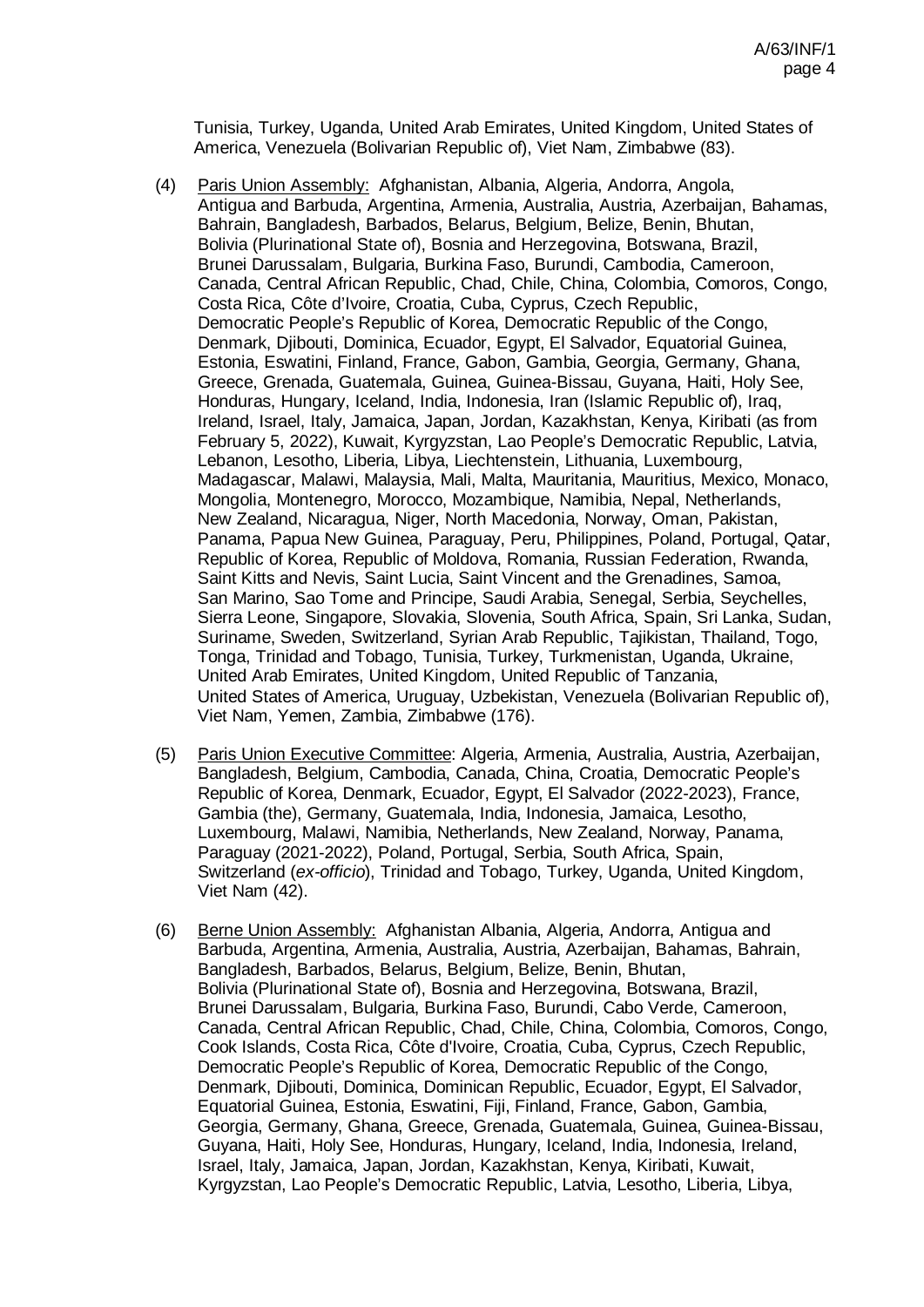Liechtenstein, Lithuania, Luxembourg, Malawi, Malaysia, Mali, Malta, Mauritania, Mauritius, Mexico, Micronesia (Federated States of), Monaco, Mongolia, Montenegro, Morocco, Mozambique, Namibia, Nauru, Nepal, Netherlands, New Zealand, Nicaragua, Niger, Nigeria, Niue, North Macedonia, Norway, Oman, Pakistan, Panama, Paraguay, Peru, Philippines, Poland, Portugal, Qatar, Republic of Korea, Republic of Moldova, Romania, Russian Federation, Rwanda, Saint Kitts and Nevis, Saint Lucia, Saint Vincent and the Grenadines, Samoa, San Marino, Sao Tome and Principe, Saudi Arabia, Senegal, Serbia, Singapore, Slovakia, Slovenia, Solomon Islands, South Africa, Spain, Sri Lanka, Sudan, Suriname, Sweden, Switzerland, Syrian Arab Republic, Tajikistan, Thailand, Togo, Tonga, Trinidad and Tobago, Tunisia, Turkey, Turkmenistan, Tuvalu, Ukraine, United Arab Emirates, United Kingdom, United Republic of Tanzania, United States of America, Uruguay, Uzbekistan, Vanuatu, Venezuela (Bolivarian Republic of), Viet Nam, Yemen, Zambia, Zimbabwe (177).

(7) Berne Union Executive Committee:

Argentina, Belarus, Bolivia (Plurinational State of), Brazil, Chile, Colombia, Costa Rica, Côte d'Ivoire, Cuba, Czech Republic, Djibouti, Finland, Ghana, Hungary, Iceland, Iran (Islamic Republic of), Ireland, Italy, Japan, Kenya, Liberia, Malaysia, Mexico, Mongolia, Morocco, Nigeria, Pakistan, Qatar, Republic of Korea, Romania, Russian Federation, Saudi Arabia, Singapore, Sudan, Sweden, Switzerland (*ex-officio*), Tunisia, United Arab Emirates, United States of America, Venezuela (Bolivarian Republic of), Zimbabwe (41).

- (8) Madrid Union Assembly: Afghanistan, African Intellectual Property Organization (OAPI), Albania, Algeria, Antigua and Barbuda, Armenia, Australia, Austria, Azerbaijan, Bahrain, Belarus, Belgium, Bhutan, Bosnia and Herzegovina, Botswana, Brazil, Brunei Darussalam, Bulgaria, Cambodia, Canada, China, Colombia, Croatia, Cuba, Cyprus, Czech Republic, Democratic People's Republic of Korea, Denmark, Egypt, Estonia, European Union, Eswatini, Finland, France, Gambia, Georgia, Germany, Ghana, Greece, Hungary, Iceland, India, Indonesia, Iran (Islamic Republic of), Ireland, Israel, Italy, Japan, Kazakhstan, Kenya, Kyrgyzstan, Lao People's Democratic Republic, Latvia, Lesotho, Liberia, Liechtenstein, Lithuania, Luxembourg, Madagascar, Malawi, Malaysia, Mexico, Monaco, Mongolia, Montenegro, Morocco, Mozambique, Namibia, Netherlands, New Zealand, North Macedonia, Norway, Oman, Pakistan, Philippines, Poland, Portugal, Republic of Korea, Republic of Moldova, Romania, Russian Federation, Rwanda, Samoa, San Marino, Sao Tome and Principe, Serbia, Sierra Leone, Singapore, Slovakia, Slovenia, Spain, Sudan, Sweden, Switzerland, Syrian Arab Republic, Tajikistan, Thailand, Trinidad and Tobago, Tunisia, Turkey, Turkmenistan, Ukraine, United Arab Emirates (as from December 28, 2021), United Kingdom, United States of America, Uzbekistan, Viet Nam, Zambia, Zimbabwe (109).
- (9) Hague Union Assembly: African Intellectual Property Organization (OAPI), Albania, Armenia, Azerbaijan, Belarus, Belgium, Belize, Benin, Bosnia and Herzegovina, Botswana, Brunei Darussalam, Bulgaria, Cambodia, Canada, Côte d'Ivoire, Croatia, Democratic People's Republic of Korea, Denmark, Egypt, Estonia, European Union, Finland, France, Gabon, Georgia, Germany, Ghana, Greece, Hungary, Iceland, Israel, Italy, Jamaica (as from February 10, 2022), Japan, Kyrgyzstan, Latvia, Liechtenstein, Lithuania, Luxembourg, Mali, Mexico, Monaco, Mongolia, Montenegro, Morocco, Namibia, Netherlands, Niger, North Macedonia, Norway, Oman, Poland, Republic of Korea, Republic of Moldova, Romania, Russian Federation, Rwanda, Samoa, San Marino, Sao Tome and Principe, Senegal, Serbia, Singapore, Slovenia, Spain, Suriname, Switzerland,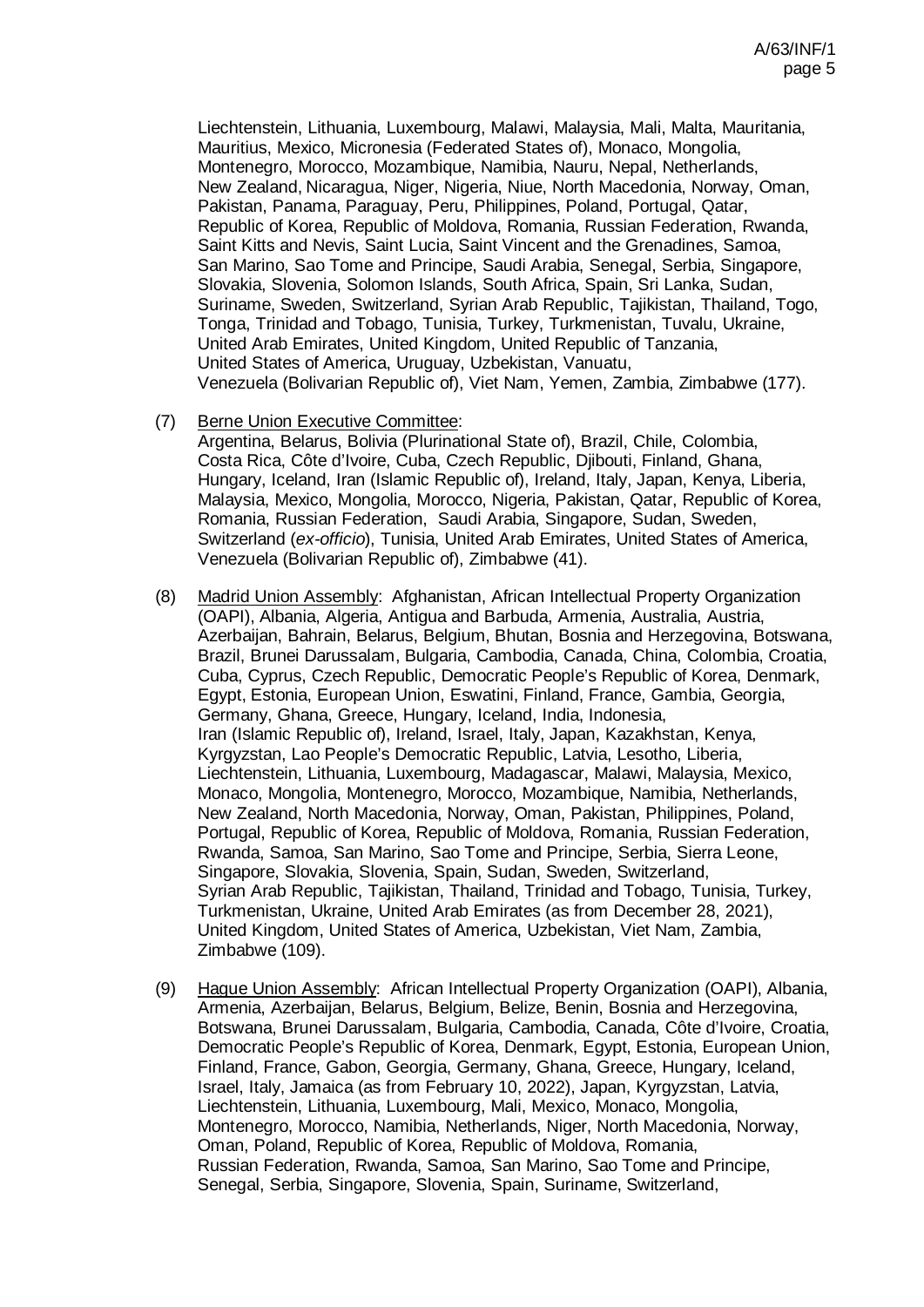Syrian Arab Republic, Tajikistan, Tunisia, Turkey, Turkmenistan, Ukraine, United Kingdom , United States of America, Viet Nam (76).

- (10) Nice Union Assembly: Albania, Algeria, Antigua and Barbuda, Argentina, Armenia, Australia, Austria, Azerbaijan, Bahrain, Barbados, Belarus, Belgium, Benin, Bosnia and Herzegovina, Bulgaria, Canada, China, Croatia, Cuba, Czech Republic, Democratic People's Republic of Korea, Denmark, Dominica, Egypt, Estonia, Finland, France, Georgia, Germany, Greece, Guinea, Hungary, Iceland, India, Iran (Islamic Republic of), Ireland, Israel, Italy, Jamaica, Japan, Jordan, Kazakhstan, Kyrgyzstan, Latvia, Liechtenstein, Lithuania, Luxembourg, Malawi, Malaysia, Mexico, Monaco, Mongolia, Montenegro, Morocco, Mozambique, Netherlands, New Zealand, North Macedonia, Norway, Paraguay, Poland, Portugal, Republic of Korea, Republic of Moldova, Romania, Russian Federation, Saint Kitts and Nevis, Saint Lucia, Saudi Arabia, Serbia, Singapore, Slovakia, Slovenia, Spain, Suriname, Sweden, Switzerland, Syrian Arab Republic, Tajikistan, Trinidad and Tobago, Turkey, Turkmenistan, Ukraine, United Kingdom, United Republic of Tanzania, United States of America, Uruguay, Uzbekistan (88).
- (11) Lisbon Union Assembly: Albania, Algeria, Bosnia and Herzegovina, Bulgaria, Burkina Faso, Cambodia, Congo, Costa Rica, Cuba, Czech Republic, Democratic People's Republic of Korea, Dominican Republic, European Union, France, Gabon, Georgia, Ghana (as from February 3, 2022), Hungary, Iran (Islamic Republic of), Israel, Italy, Lao People's Democratic Republic, Mexico, Montenegro, Nicaragua, North Macedonia, Oman, Peru, Portugal, Republic of Moldova, Samoa, Serbia, Slovakia, Switzerland (as from December 1, 2021), Togo, Tunisia (36).
- (12) Locarno Union Assembly: Albania, Argentina, Armenia, Austria, Azerbaijan, Belarus, Belgium, Bosnia and Herzegovina, Bulgaria, China, Croatia, Cuba, Czech Republic, Democratic People's Republic of Korea, Denmark, Estonia, Finland, France, Germany, Greece, Guinea, Hungary, Iceland, India, Iran (Islamic Republic of), Ireland, Italy, Japan, Kazakhstan, Kyrgyzstan, Latvia, Malawi, Mexico, Mongolia, Montenegro, Netherlands, North Macedonia, Norway, Paraguay, Poland, Republic of Korea, Republic of Moldova, Romania, Russian Federation, Saudi Arabia, Serbia, Singapore, Slovakia, Slovenia, Spain, Sweden, Switzerland, Tajikistan, Trinidad and Tobago, Turkey, Turkmenistan, Ukraine, United Kingdom, Uruguay, Uzbekistan (60).
- (13) IPC Union Assembly: Albania, Argentina, Armenia, Australia, Austria, Azerbaijan, Belarus, Belgium, Bosnia and Herzegovina, Brazil, Bulgaria, Canada, China, Croatia, Cuba, Czech Republic, Democratic People's Republic of Korea, Denmark, Egypt, Estonia, Finland, France, Germany, Greece, Guinea, Ireland, Israel, Italy, Japan, Kazakhstan, Kyrgyzstan, Luxembourg, Malawi, Mexico, Monaco, Mongolia, Montenegro, Netherlands, North Macedonia, Norway, Poland, Portugal, Republic of Korea, Republic of Moldova, Romania, Russian Federation, Saudi Arabia, Serbia, Slovakia, Slovenia, Spain, Suriname, Sweden, Switzerland, Tajikistan, Trinidad and Tobago, Turkey, Turkmenistan, Ukraine, United Arab Emirates (as from February 17, 2022), United Kingdom, United States of America, Uruguay, Uzbekistan (64).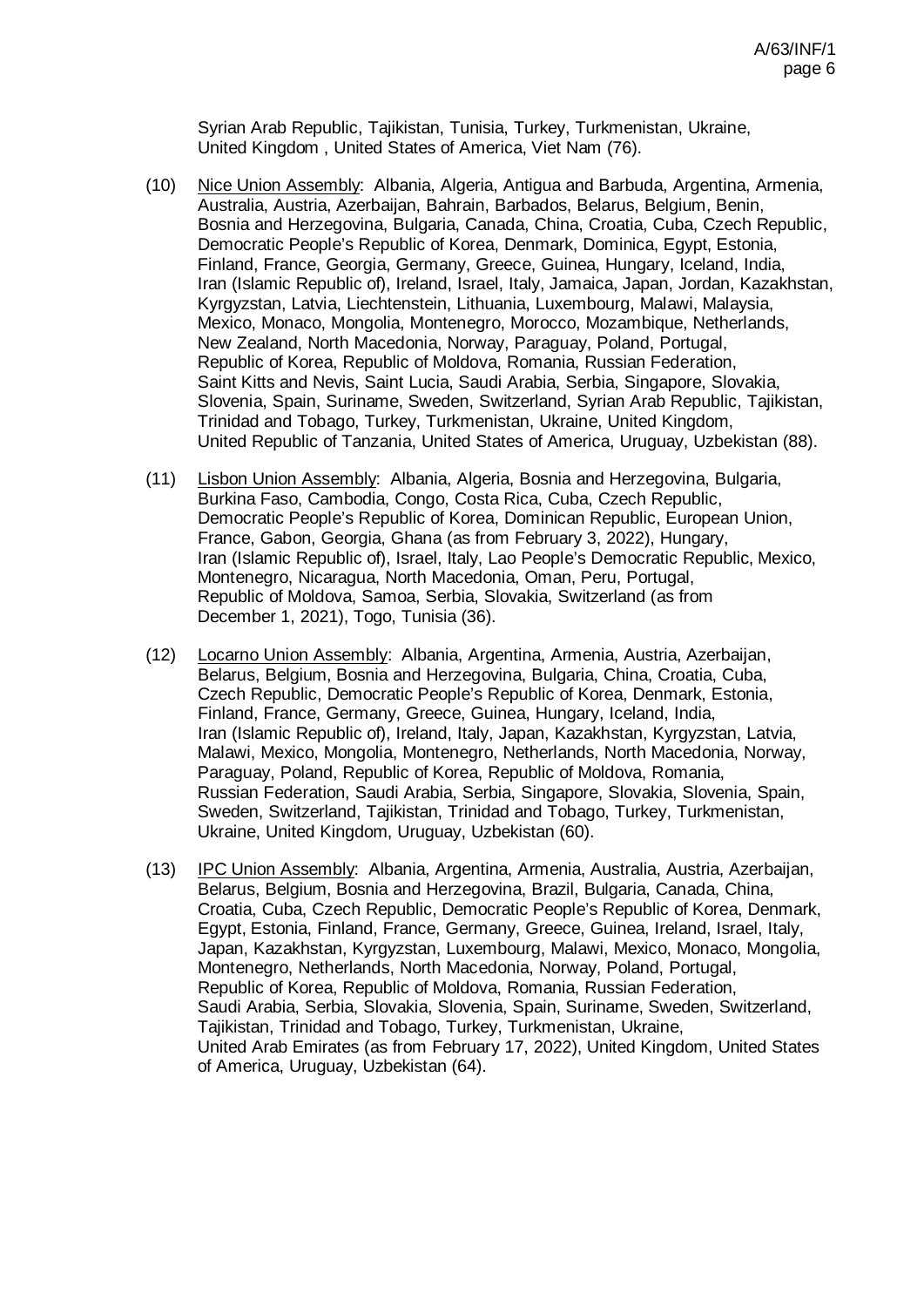- (14) PCT Union Assembly: Albania, Algeria, Angola, Antigua and Barbuda, Armenia, Australia, Austria, Azerbaijan, Bahrain, Barbados, Belarus, Belgium, Belize, Benin, Bosnia and Herzegovina, Botswana, Brazil, Brunei Darussalam, Bulgaria, Burkina Faso, Cambodia, Cameroon, Canada, Central African Republic, Chad, Chile, China, Colombia, Comoros, Congo, Costa Rica, Côte d'Ivoire, Croatia, Cuba, Cyprus, Czech Republic, Democratic People's Republic of Korea, Denmark, Djibouti, Dominica, Dominican Republic, Ecuador, Egypt, El Salvador, Equatorial Guinea, Estonia, Eswatini, Finland, France, Gabon, Gambia, Georgia, Germany, Ghana, Greece, Grenada, Guatemala, Guinea, Guinea-Bissau, Honduras, Hungary, Iceland, India, Indonesia, Iran (Islamic Republic of), Ireland, Israel, Italy, Jamaica (as from February 10, 2022), Japan, Jordan, Kazakhstan, Kenya, Kuwait, Kyrgyzstan, Lao People's Democratic Republic, Latvia, Lesotho, Liberia, Libya, Liechtenstein, Lithuania, Luxembourg, Madagascar, Malawi, Malaysia, Mali, Malta, Mauritania, Mexico, Monaco, Mongolia, Montenegro, Morocco, Mozambique, Namibia, Netherlands, New Zealand, Nicaragua, Niger, Nigeria, North Macedonia, Norway, Oman, Panama, Papua New Guinea, Peru, Philippines, Poland, Portugal, Qatar, Republic of Korea, Republic of Moldova, Romania, Russian Federation, Rwanda, Saint Kitts and Nevis, Saint Lucia, Saint Vincent and the Grenadines, Samoa, San Marino, Sao Tome and Principe, Saudi Arabia, Senegal, Serbia, Seychelles, Sierra Leone, Singapore, Slovakia, Slovenia, South Africa, Spain, Sri Lanka, Sudan, Sweden, Switzerland, Syrian Arab Republic, Tajikistan, Thailand, Togo, Trinidad and Tobago, Tunisia, Turkey, Turkmenistan, Uganda, Ukraine, United Arab Emirates, United Kingdom, United Republic of Tanzania, United States of America, Uzbekistan, Viet Nam, Zambia, Zimbabwe (154).
- (15) Budapest Union Assembly: Albania, Antigua and Barbuda, Armenia, Australia, Austria, Azerbaijan, Bahrain, Belarus, Belgium, Bosnia and Herzegovina, Brunei Darussalam, Bulgaria, Canada, Chile, China, Colombia, Costa Rica, Croatia, Cuba, Czech Republic, Democratic People's Republic of Korea, Denmark, Dominican Republic, El Salvador, Estonia, Finland, France, Georgia, Germany, Greece, Guatemala, Honduras, Hungary, Iceland, India, Ireland, Israel, Italy, Japan, Jordan, Kazakhstan, Kyrgyzstan, Latvia, Liechtenstein, Lithuania, Luxembourg, Mexico, Monaco, Montenegro, Morocco, Netherlands, New Zealand, Nicaragua, North Macedonia, Norway, Oman, Panama, Peru, Philippines, Poland, Portugal, Qatar, Republic of Korea, Republic of Moldova, Romania, Russian Federation, Saudi Arabia Serbia, Singapore, Slovakia, Slovenia, South Africa, Spain, Sweden, Switzerland, Tajikistan, Trinidad and Tobago, Tunisia, Turkey, Ukraine, United Arab Emirates, United Kingdom, United States of America, Uzbekistan, Viet Nam (85).
- (16) Vienna Union Assembly: Albania, Armenia, Austria, Bosnia and Herzegovina, Bulgaria, Croatia, Cuba, France, Guinea, India, Jamaica, Jordan, Kyrgyzstan, Luxembourg, Malaysia, Mexico, Montenegro, Netherlands, North Macedonia, Poland, Republic of Korea, Republic of Moldova, Romania, Saint Lucia, Saudi Arabia, Serbia, Slovenia, Sweden, Trinidad and Tobago, Tunisia, Turkey, Turkmenistan, Ukraine, United Kingdom, Uruguay (35).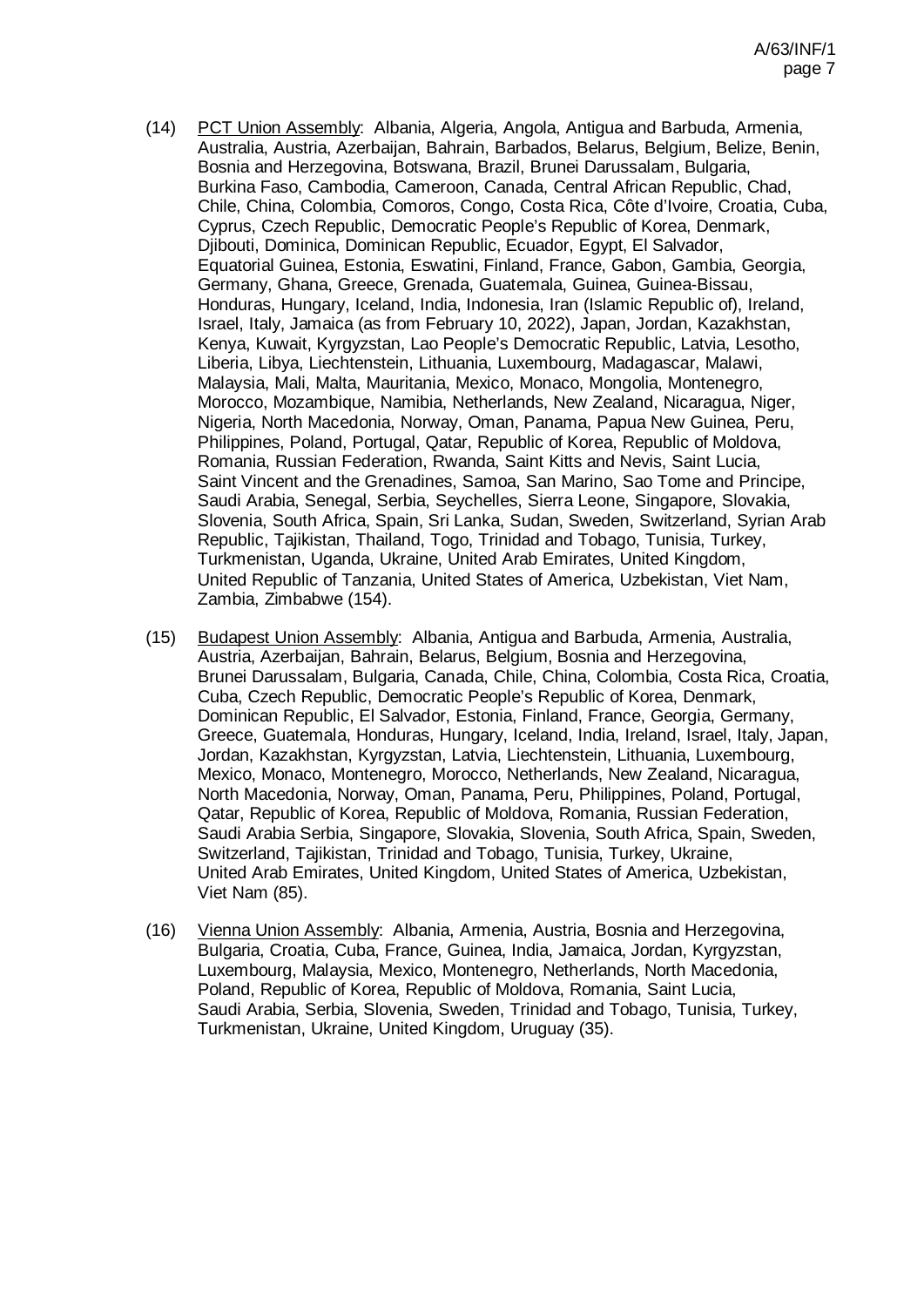- (17) WCT Assembly: Afghanistan, Albania, Algeria, Argentina, Armenia, Australia, Austria, Azerbaijan, Bahrain, Barbados, Belarus, Belgium, Belize, Benin, Bosnia and Herzegovina, Botswana, Brunei Darussalam, Bulgaria, Burkina Faso, Burundi, Cabo Verde, Canada, Chile, China, Colombia, Comoros, Cook Islands, Costa Rica, Croatia, Cyprus, Czech Republic, Denmark, Dominican Republic, Ecuador, El Salvador, Estonia, European Union, Finland, France, Gabon, Georgia, Ghana, Germany, Greece, Guatemala, Guinea, Honduras, Hungary, India, Indonesia, Ireland, Italy, Jamaica, Japan, Jordan, Kazakhstan, Kiribati, Kyrgyzstan, Latvia, Liechtenstein, Lithuania, Luxembourg, Madagascar, Malaysia, Mali, Malta, Mexico, Mongolia, Montenegro, Morocco, Nauru, Netherlands, New Zealand, Nicaragua, Nigeria, North Macedonia, Oman, Panama, Paraguay, Peru, Philippines, Poland, Portugal, Qatar, Republic of Korea, Republic of Moldova, Romania, Russian Federation, Saint Lucia, San Marino, Sao Tome and Principe, Senegal, Serbia, Singapore, Slovakia, Slovenia, Spain, Sweden, Switzerland, Tajikistan, Togo, Trinidad and Tobago, Turkey, Ukraine, United Arab Emirates, United Kingdom, United States of America, Uruguay, Uzbekistan, Vanuatu, Viet Nam (as from February 17, 2022), (111).
- (18) WPPT Assembly: Afghanistan, Albania, Algeria, Argentina, Armenia, Australia, Austria, Azerbaijan, Bahrain, Barbados, Belarus, Belgium, Belize, Benin, Bosnia and Herzegovina, Botswana, Brunei Darussalam, Bulgaria, Burkina Faso, Cabo Verde, Canada, Chile, China, Colombia, Comoros, Cook Islands, Costa Rica, Croatia, Cyprus, Czech Republic, Denmark, Dominican Republic, Ecuador, El Salvador, Estonia, European Union, Finland, France, Gabon, Georgia, Germany, Ghana, Greece, Guatemala, Guinea, Honduras, Hungary, India, Indonesia, Ireland, Italy, Jamaica, Japan, Jordan, Kazakhstan, Kiribati, Kyrgyzstan, Latvia, Liechtenstein, Lithuania, Luxembourg, Madagascar, Malaysia, Mali, Malta, Mexico, Mongolia, Montenegro, Morocco, Netherlands, New Zealand, Nicaragua, Nigeria, North Macedonia, Oman, Panama, Paraguay, Peru, Philippines, Poland, Portugal, Qatar, Republic of Korea, Republic of Moldova, Romania, Russian Federation, Saint Lucia, Saint Vincent and the Grenadines, San Marino, Sao Tome and Principe, Senegal, Serbia, Singapore, Slovakia, Slovenia, Spain, Sweden, Switzerland, Tajikistan, Togo, Trinidad and Tobago, Turkey, Ukraine, United Arab Emirates, United Kingdom, United States of America, Uruguay, Uzbekistan, Vanuatu (109).
- (19) PLT Assembly: Albania, Antigua and Barbuda, Armenia, Australia, Bahrain, Belarus, Bosnia and Herzegovina, Canada, Croatia, Democratic People's Republic of Korea, Denmark, Estonia, Finland, France, Hungary, Ireland, Japan, Kazakhstan, Kyrgyzstan, Latvia, Liberia, Liechtenstein, Lithuania, Montenegro, Netherlands, Nigeria, North Macedonia, Oman, Republic of Moldova, Romania, Russian Federation, Saudi Arabia, Serbia, Slovakia, Slovenia, Spain, Sweden, Switzerland, Turkmenistan, Ukraine, United Kingdom, United States of America, Uzbekistan (43).
- (20) Singapore Treaty Assembly: Afghanistan, African Intellectual Property Organization (OAPI), Armenia, Australia, Belarus, Belgium , Benelux Organization for Intellectual Property (BOIP), Benin, Bulgaria, Canada, Croatia, Democratic People's Republic of Korea, Denmark, Estonia, Finland, France, Germany, Iceland, Iraq, Ireland, Italy, Japan, Kazakhstan, Kyrgyzstan, Latvia, Liechtenstein, Lithuania, Luxembourg, Mali, Mongolia, Netherlands, New Zealand, North Macedonia, Peru, Poland, Republic of Korea, Republic of Moldova, Romania, Russian Federation, Serbia, Singapore, Slovakia, Spain, Sweden, Switzerland, Tajikistan, Trinidad and Tobago, Ukraine, United Kingdom, United States of America, Uruguay (51).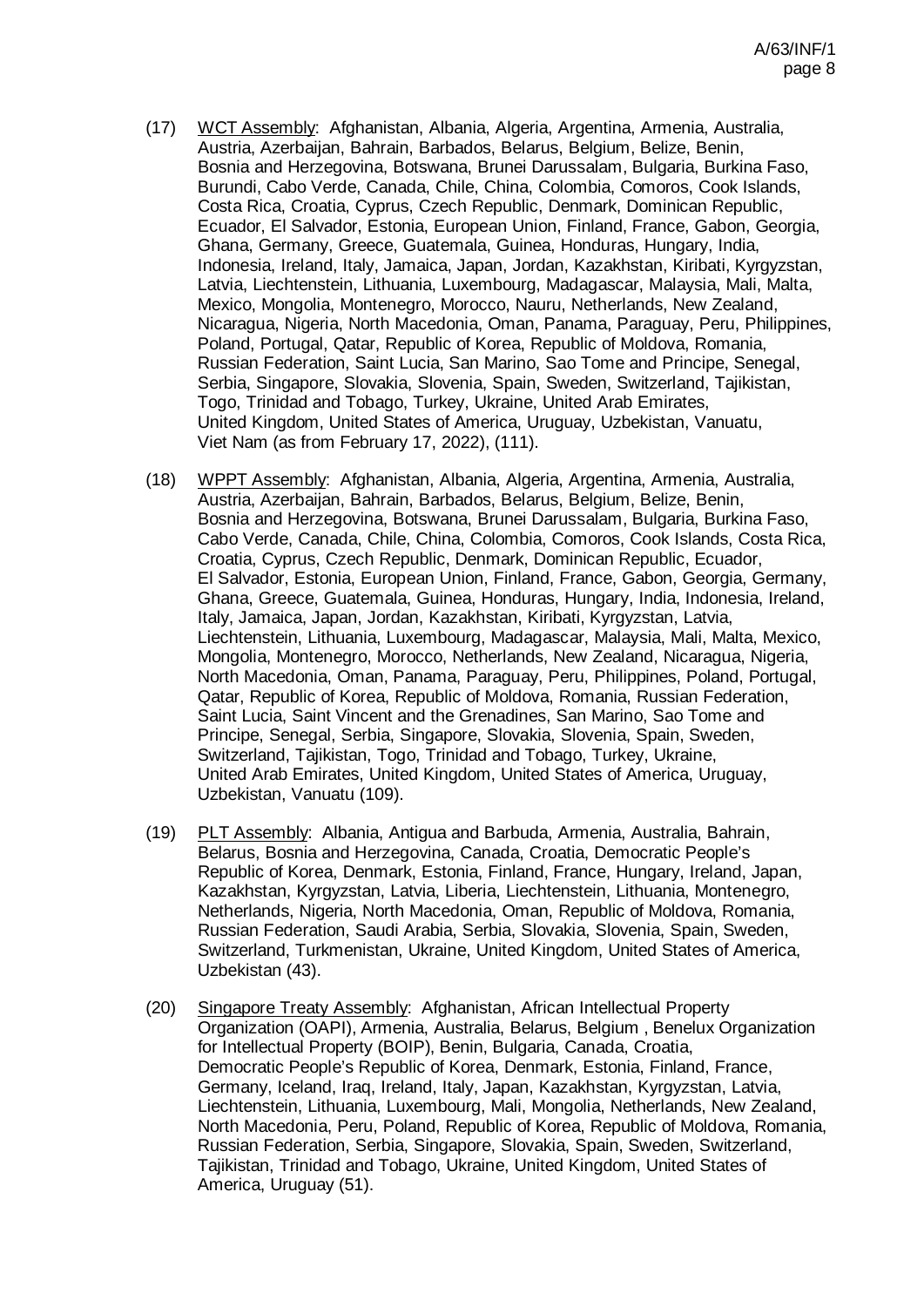- (21) Marrakesh Treaty Assembly: Afghanistan, Argentina, Australia, Azerbaijan, Belarus, Belize, Bolivia (Plurinational State of), Bosnia and Herzegovina, Botswana, Brazil, Burkina Faso, Cabo Verde, Cameroon (as from January 5, 2022), Canada, Central African Republic, Chile, Comoros, Cook Islands, Costa Rica, Côte d'Ivoire, Democratic People's Republic of Korea, Dominican Republic, Ecuador, El Salvador, Ethiopia, European Union, Ghana, Guatemala, Honduras, India, Indonesia, Israel, Japan, Jordan, Kenya, Kiribati, Kyrgyzstan, Lesotho, Liberia, Liechtenstein (as from December 22, 2021), Malawi, Mali, Marshall Islands, Mauritius, Mexico, Mongolia, Morocco, New Zealand, Nicaragua, Nigeria, Norway (as from November 30, 2021), Panama, Paraguay, Peru, Philippines, Qatar, Republic of Korea, Republic of Moldova, Russian Federation, Rwanda (as from January 25, 2022), Saint Lucia, Saint Vincent and the Grenadines, San Marino, Sao Tome and Principe, Saudi Arabia, Serbia, Singapore, Sri Lanka, Switzerland, Tajikistan, Thailand, Trinidad and Tobago, Tunisia, Turkmenistan, Uganda, United Arab Emirates, United Republic of Tanzania, United Kingdom, United States of America, Uruguay, Vanuatu, Venezuela (Bolivarian Republic of), Zimbabwe (83).
- (22) Beijing Treaty Assembly**:** Algeria, Armenia, Belize, Botswana, Burkina Faso, Cambodia, Central African Republic, Chile, China, Comoros, Cook Islands, Costa Rica, Democratic People's Republic of Korea, Dominican Republic, Ecuador, El Salvador, Gabon, Indonesia, Japan, Kenya, Kiribati, Liechtenstein (as from December 22, 2021), Mali, Marshall Islands, Nigeria, Peru, Philippines, Qatar, Republic of Korea, Republic of Moldova, Russian Federation, Saint Vincent and the Grenadines, Samoa, Sao Tome and Principe, Slovakia, Switzerland, Syria Arab Republic, Togo, Trinidad and Tobago, Tunisia, United Arab Emirates, Vanuatu, Zimbabwe (43).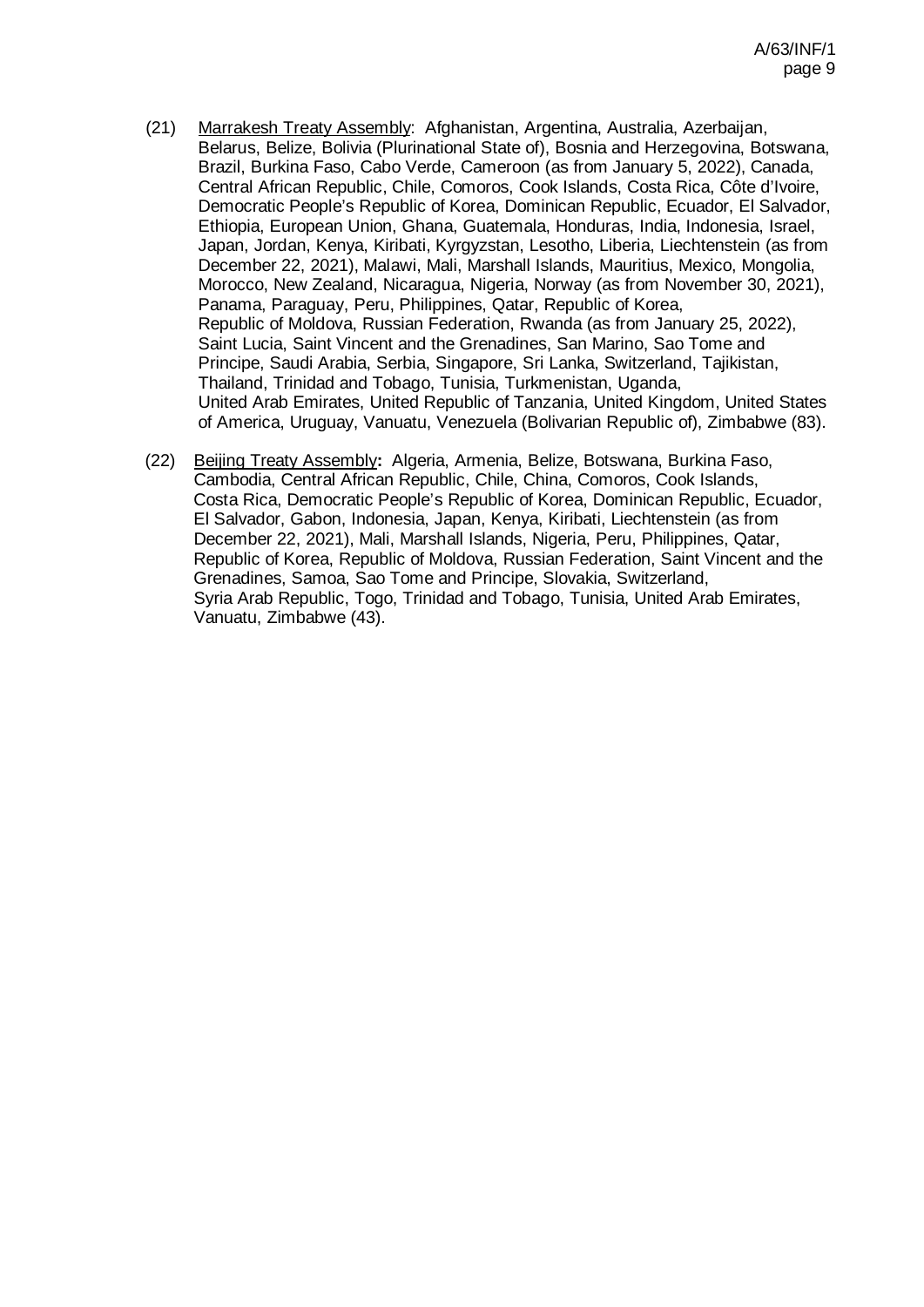### **Observers**

3. Any State that is not a member of any of the Assemblies or other bodies referred to in items 1 and 3 to 22 of paragraph 1, above, but is a member of the WIPO Conference, may be represented as an observer in the Assemblies and other bodies. Similarly, any State that is not a member of any of the Assemblies or other bodies referred to in paragraph 1, but is a member of the United Nations or of any of its specialized agencies, may be represented as an observer in the Assemblies and other bodies<sup>[2](#page-9-1)</sup>.

4. The following other observers have been invited to be represented:

in all the 22 Assemblies or other bodies referred to in paragraph 1, abov[e:](#page-9-0)

- <span id="page-9-0"></span>(i) Palestine;
- (ii) United Nations System of Organizations: United Nations (UN), Food and Agriculture Organization of the United Nations (FAO), International Atomic Energy Agency (IAEA), International Bank for Reconstruction and Development (IBRD), International Civil Aviation Organization (ICAO), International Development Association (IDA), International Finance Corporation (IFC), International Fund for Agricultural Development (IFAD), International Labour Organization (ILO), International Maritime Organization (IMO), International Monetary Fund (IMF), International Telecommunication Union (ITU), United Nations Educational, Scientific and Cultural Organization (UNESCO), United Nations Industrial Development Organization (UNIDO), Universal Postal Union (UPU), World Health Organization (WHO), World Meteorological Organization (WMO) (17);
- (iii) Intellectual Property Organizations: African Intellectual Property Organization (OAPI), African Regional Intellectual Property Organization (ARIPO), Arab States Broadcasting Union (ASBU), Benelux Organization for Intellectual Property (BOIP), Eurasian Patent Organization (EAPO), European Patent Organisation (EPO), International Union for the Protection of New Varieties of Plants (UPOV), Interstate Council on the Protection of Industrial Property (ICPIP), Nordic Patent Institute (NPI), Patent Office of the Cooperation Council for the Arab States of the Gulf (GCC Patent Office), Visegrad Patent Institute (VPI) (11);
- (iv) Other Intergovernmental Organizations: African Regional Centre for Technology (ARCT), African, Caribbean and Pacific Group of States (ACP Group), African Union (AU), Arab League Educational, Cultural and Scientific Organization (ALECSO), Arab Industrial Development and Mining Organization (AIDMO), Asian-African Legal Consultative Committee (AALCC), Association of South East Asian Nations (ASEAN), Caribbean Community (CARICOM), Central American Economic Integration Secretariat (SIECA), Common Language Resources and Technology Infrastructure as a European Research Infrastructure Consortium (CLARIN ERIC), Commonwealth Fund for Technical Cooperation (CFTC), Commonwealth of Independent States (CIS), Commonwealth of Learning (COL), Commonwealth Secretariat, *Communauté économique et monétaire en Afrique centrale (CEMAC)*, Community of Portuguese-speaking

<span id="page-9-1"></span>With the exception of the Coordination Committee, where the only observers are those States which, without being a member of that Committee, are members of the WIPO Conference.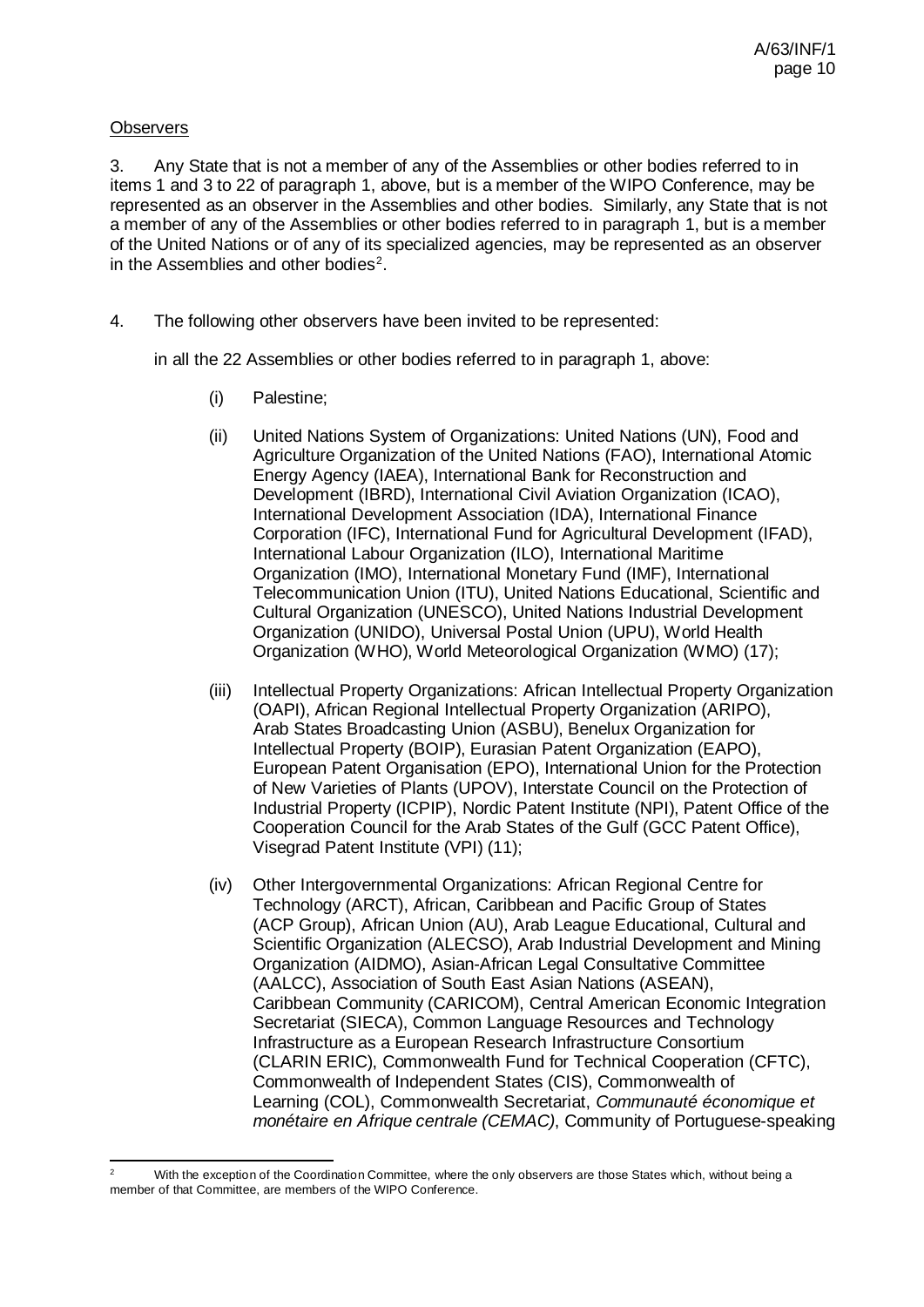Countries (CPLP), Conference of Latin American Authorities on Informatics (CALAI), Council of Europe (CE), Economic Community of the Great Lakes Countries (CEPGL), European Audiovisual Observatory, European Commission (EC), European Free Trade Association (EFTA), Eurasian Economic Commission (EEC), European Public Law Organization (EPLO), Federation of Arab Scientific Research Councils (FASRC), General Secretariat of the Andean Community, Hague Conference on Private International Law (HCCH), International Criminal Police Organization (INTERPOL), International Iberian Nanotechnology Laboratory (INL), International Institute for the Unification of Private Law (UNIDROIT), International Olive Oil Council (IOOC), International Vine and Wine Office (IWO), Islamic Educational, Cultural and Scientific Organization (ISESCO), ITER International Fusion Energy Organization for the Joint Implementation of the ITER Project (ITER Organization), Latin American Economic System (SELA), Latin American Integration Association (LAIA), League of Arab States (LAS), *Rede de Informação Tecnológica Latino-Americana* (RITLA), Regional Center for Book Development in Latin America and the Caribbean (CERLALC), *Secretaría General Iberoamericana* (SEGIB), *Organisation internationale de la Francophonie* (OIF), Organization of American States (OAS), Organization of Eastern Caribbean States (OECS), Organization of the Islamic Cooperation (OIC), South Centre (CS), Southern African Development Community (SADC), West African Economic and Monetary Union (WAEMU), World Trade Organization (WTO) (48);

(v) all Non-Governmental Organizations having an observer status with WIPO and the Unions administered by WIPO; their list appears in the Annex.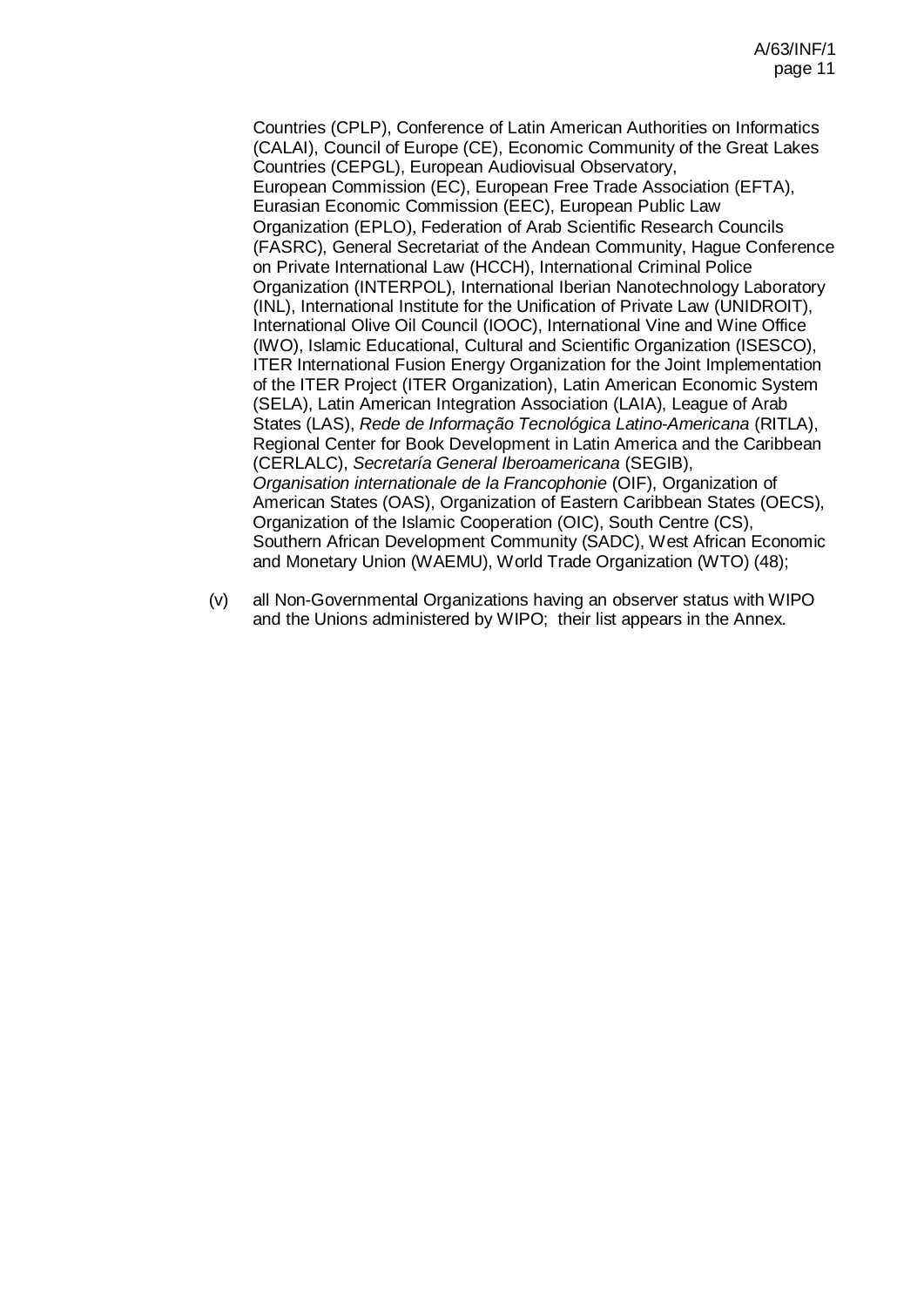### **Documents**

5. The preparatory documents for the sessions of the 22 bodies are divided into 23 sets: 22 of those correspond to the 22 bodies and the 23<sup>rd</sup> contains the documents of interest to more than one of the 22 bodies. This last set bears the symbol "A/63." The symbols used for the other 22 sets indicate the name of the body, and Arabic numerals indicate the number of the session. They are the following:

| "WO/GA/55"  | for WIPO General Assembly                                        |
|-------------|------------------------------------------------------------------|
| "WO/CF/43"  | for WIPO Conference                                              |
| "WO/CC/81"  | for WIPO Coordination Committee                                  |
| "P/A/58"    | for Paris Union Assembly                                         |
| "P/EC/62"   | for Paris Union Executive Committee                              |
| "B/A/52"    | for Berne Union Assembly                                         |
| "B/EC/68"   | for Berne Union Executive Committee                              |
| "MM/A/56"   | for Madrid (Marks) Union Assembly                                |
| "H/A/42"    | for Hague Union Assembly                                         |
| "N/A/42"    | for Nice Union Assembly                                          |
| "LI/A/39"   | for Lisbon Union Assembly                                        |
| "LO/A/42"   | for Locarno Union Assembly                                       |
| "IPC/A/43"  | for International Patent Classification Union Assembly           |
| "PCT/A/54"  | for Patent Cooperation Treaty (Union) Assembly                   |
| "BP/A/39"   | for Budapest Union Assembly                                      |
| "VA/A/35"   | for Vienna Union Assembly                                        |
| "WCT/A/22"  | for WIPO Copyright Treaty Assembly                               |
| "WPPT/A/22" | for WIPO Performances and Phonograms Treaty Assembly             |
| "PLT/A/21"  | for Patent Law Treaty Assembly                                   |
| "STLT/A/15  | for Singapore Treaty on the Law of Trademarks Assembly           |
| "MVT/A/7"   | for Marrakesh Treaty to Facilitate Access to Published Works for |
|             | Persons Who Are Blind, Visually Impaired or Otherwise Print      |
|             | Disabled Assembly                                                |
| "BTAP/A/3"  | for Beijing Treaty on Audiovisual Performances Assembly          |
|             |                                                                  |

### Rules of Procedure

6. The rules governing the procedure of the Assemblies and other bodies of the Member States of WIPO and the Unions administered by WIPO are set out in the treaties establishing WIPO and the Unions, the "WIPO General Rules of Procedure" (publication 399 Rev.3) and the "Special Rules of Procedure" (document A/57/INF/6), which are all available on the WIPO website.

[Annex follows]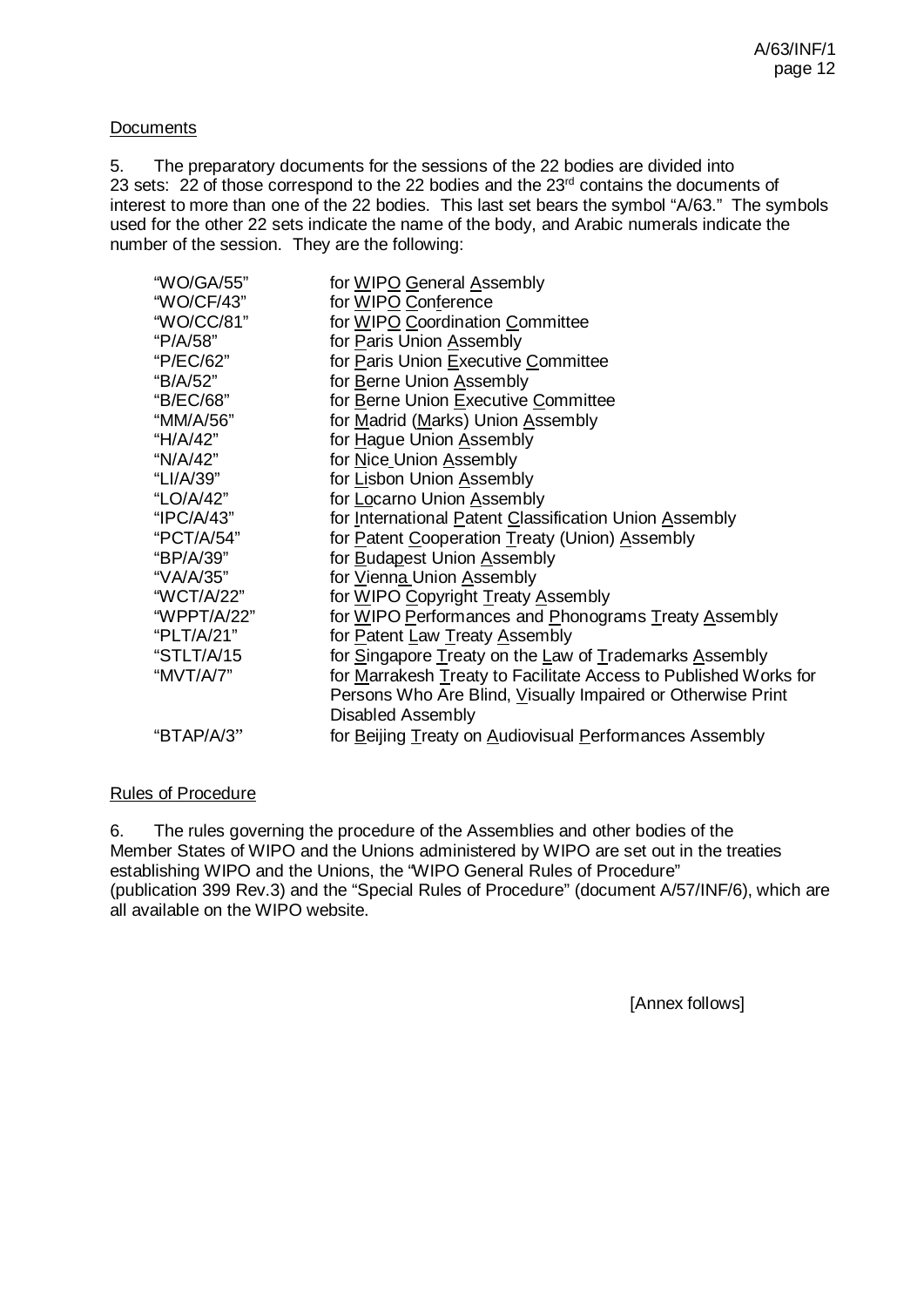#### INTERNATIONAL NON-GOVERNMENTAL ORGANIZATIONS ADMITTED AS OBSERVERS TO THE MEETINGS OF THE ASSEMBLIES

## ORGANISATIONS INTERNATIONALES NON GOUVERNEMENTALES ADMISES EN QUALITÉ D'OBSERVATEURS AUX RÉUNIONS DES ASSEMBLÉES

| 1.  | Actors, Interpreting Artists Committee<br>(CSAI)                                                   | Comité "acteurs, interprètes" (CSAI)                                                   |
|-----|----------------------------------------------------------------------------------------------------|----------------------------------------------------------------------------------------|
| 2.  | African Agricultural Technology Foundation<br>(AATF)                                               | Fondation africaine pour les technologies<br>agricoles (AATF)                          |
| 3.  | African Intellectual Property Association<br>(AIPA)                                                | -------------------------                                                              |
| 4.  | African Library and Information Associations<br>and Institutions (AfLIA)                           | ----------------------------                                                           |
| 5.  | --------------------------                                                                         | Agence pour la Protection des Programmes<br>(APP)                                      |
| 6.  | American Federation of Musicians of the<br>United States and Canada (AFM)                          | Fédération américaine des musiciens des<br>États-Unis d'Amérique et du Canada (AFM)    |
| 7.  | AmSong                                                                                             | -----------------------------                                                          |
| 8.  | Arab Society for Intellectual Property (ASIP)                                                      | Société arabe pour la propriété intellectuelle<br>(ASIP)                               |
| 9.  | Archives and Records Association (ARA)                                                             |                                                                                        |
| 10. | <b>ASEAN Intellectual Property Association</b><br>(ASEAN IPA)                                      | Association de l'ASEAN pour la propriété<br>intellectuelle (ASEAN IPA)                 |
| 11. | Asian Patent Attorneys Association (APAA)                                                          | Association asiatique d'experts juridiques en<br>brevets (APAA)                        |
| 12. | Asia-Pacific Broadcasting Union (ABU)                                                              | Union de radiodiffusion Asie-Pacifique (URAP)                                          |
| 13. | ----------------------------                                                                       | Association des praticiens du droit des marques<br>et des modèles (APRAM)              |
| 14. |                                                                                                    | Association européenne des éditeurs de<br>journaux (ENPA)                              |
| 15. | Association for the International Collective<br><b>Management of Audiovisual Works</b><br>(AGICOA) | Association de gestion internationale collective<br>des œuvres audiovisuelles (AGICOA) |
| 16. | <b>Association for Recorded Sound Collections</b><br>(ARSC)                                        | ----------------------------                                                           |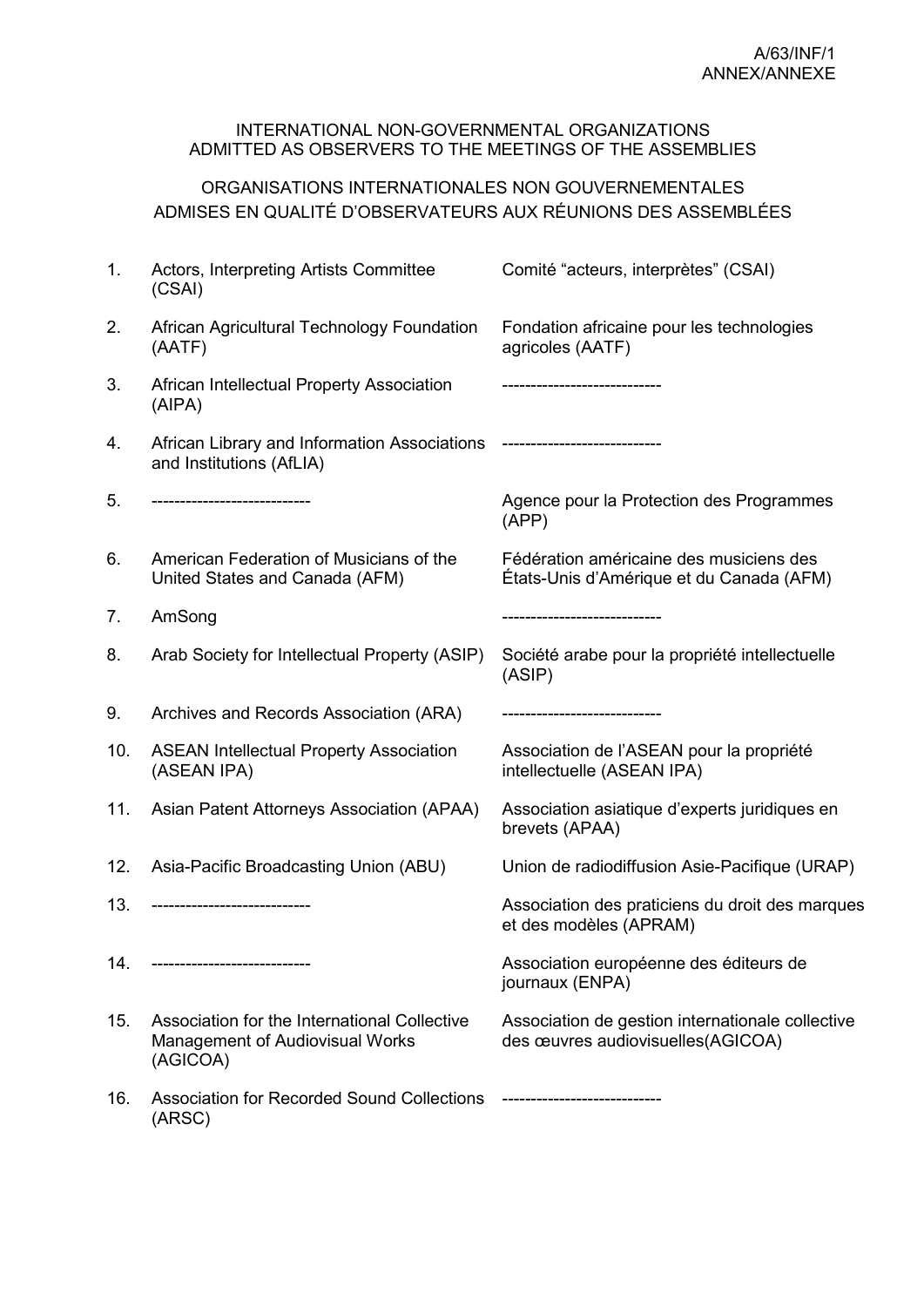| 17. | Association of Commercial Television in<br>Europe (ACT)                                                      | Association des télévisions commerciales<br>européennes (ACT)                    |
|-----|--------------------------------------------------------------------------------------------------------------|----------------------------------------------------------------------------------|
| 18. | Association of European Performers'<br>Organizations (AEPO-ARTIS)                                            | Association des organisations européennes<br>d'artistes interprètes (AEPO-ARTIS) |
| 19. | <b>Benelux Association of Trademark and</b><br>Design Agents (BMM)                                           | Association Benelux pour le droit des marques et<br>modèles (BMM)                |
| 20. | Biotechnology Industry Organization (BIO)                                                                    | Organisation des industries de biotechnologie<br>(BIO)                           |
| 21. | Brand Owners Protection Group (Gulf BPG)                                                                     | ----------------------------                                                     |
| 22. | <b>Business Software Alliance (BSA)</b>                                                                      | ---------------------------                                                      |
| 23. | Cambia                                                                                                       | ------------------------                                                         |
| 24. | Center for International Environmental Law<br>(CIEL)                                                         | Centre pour le droit international de<br>l'environnement (CIEL)                  |
| 25. | Center for Responsible Enterprise and<br>Trade (CREATe.org)                                                  |                                                                                  |
| 26. | Central and Eastern European Copyright<br>Alliance (CEECA)                                                   | ---------------------------                                                      |
|     |                                                                                                              |                                                                                  |
| 27. | Centre for International Intellectual Property<br>Studies (CEIPI)                                            | Centre d'études internationales de la propriété<br>intellectuelle (CEIPI)        |
| 28. | ---------------------------                                                                                  | Centre international d'investissement (CII)                                      |
| 29. | <b>Chartered Society of Designers (CSD)</b>                                                                  |                                                                                  |
| 30. | Civil Society Coalition (CSC)                                                                                | -----------------------------                                                    |
| 31. | Cumulus, The International Association of<br>Universities and Colleges of Art, Design and<br>Media (CUMULUS) | ----------------------------                                                     |
| 32. | Communia, International Association<br>(Communia)                                                            | Communia, association internationale<br>(Association Communia)                   |
| 33. | <b>Computer &amp; Communications Industry</b><br>Association (CCIA)                                          | Association de l'industrie de l'informatique et de<br>la communication (CCIA)    |
| 34. | Confederacy of Patent Information User<br>Groups (CEPIUG)                                                    | -------------------------                                                        |
| 35. | Confederation of Rightholders' Societies of<br>Europe and Asia (CRSEA)                                       | ----------------------------                                                     |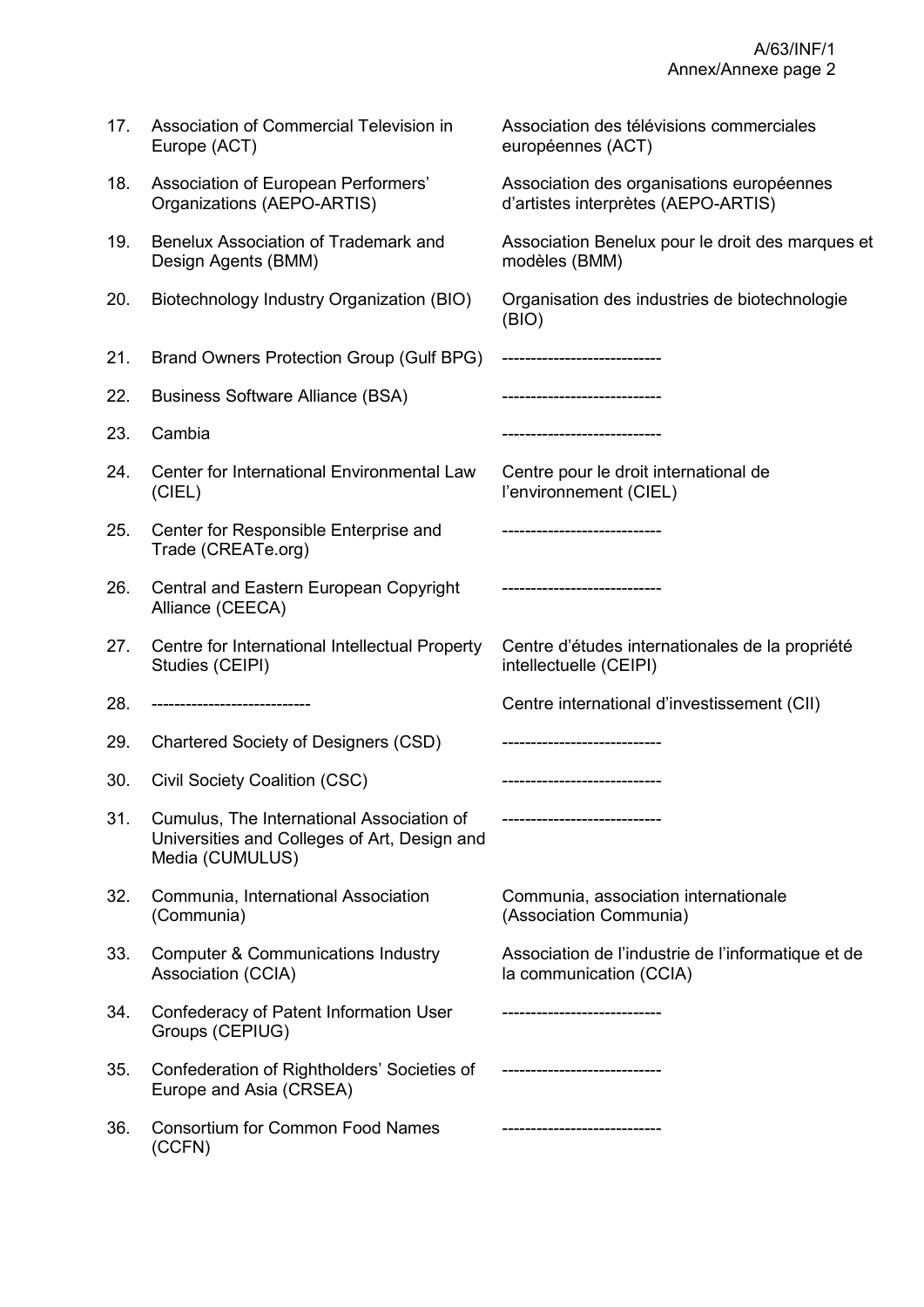| 37. | Co-ordinating Council of Audiovisual<br><b>Archives Associations (CCAAA)</b>       | Conseil de coordination des associations<br>d'archives audiovisuelles (CCAAA)   |
|-----|------------------------------------------------------------------------------------|---------------------------------------------------------------------------------|
| 38. | Coordination of European Independent<br>Producers (CEPI)                           | Coordination européenne des producteurs<br>indépendants (CEPI)                  |
| 39. | Coordination of European Picture<br>Agencies-News and Stock (CEPIC)                |                                                                                 |
| 40. | Council on Health Research for<br>Development (COHRED)                             |                                                                                 |
| 41. | <b>Creative Commons Corporation</b>                                                |                                                                                 |
| 42. | CropLife International                                                             | ---------------------------                                                     |
| 43. | <b>DIGITALEUROPE</b>                                                               | --------------------------                                                      |
| 44. | Digital Media Association (DiMA)                                                   | --------------------------                                                      |
| 45. | Digital Video Broadcasting (DVB)                                                   | -------------------------                                                       |
| 46. | Drugs for Neglected Diseases initiative<br>(DNDi)                                  | -------------------------                                                       |
| 47. | Education International (EI)                                                       | Internationale de l'éducation (IE)                                              |
| 48. | Electronic Information for Librairies<br>(eIFL.net)                                |                                                                                 |
| 49. | European Association for Bioindustries<br>(EUROPABIO)                              | -----------------------------                                                   |
| 50. | <b>European Association of Communications</b><br>Agencies (EACA)                   | ----------------------------                                                    |
| 51. | European Brands Association (AIM)                                                  | Association des industries de marque (AIM)                                      |
| 52. | European Broadcasting Union (EBU)                                                  | Union européenne de radio-télévision (UER)                                      |
| 53. | European Bureau of Library, Information<br>and Documentation Associations (EBLIDA) | ---------------------------                                                     |
| 54. | <b>European Chemical Industry Council</b><br>(CEFIC)                               | Conseil européen de l'industrie chimique<br>(CEFIC)                             |
| 55. | European Committee for Interoperable<br>Systems (ECIS)                             | -------------------------                                                       |
| 56. | European Communities Trade Mark<br>Association (ECTA)                              | Association communautaire du droit des<br>marques (ECTA)                        |
| 57. | <b>European Computer Manufacturers</b><br>Association (ECMA)                       | Association européenne de constructeurs de<br>calculateurs électroniques (ECMA) |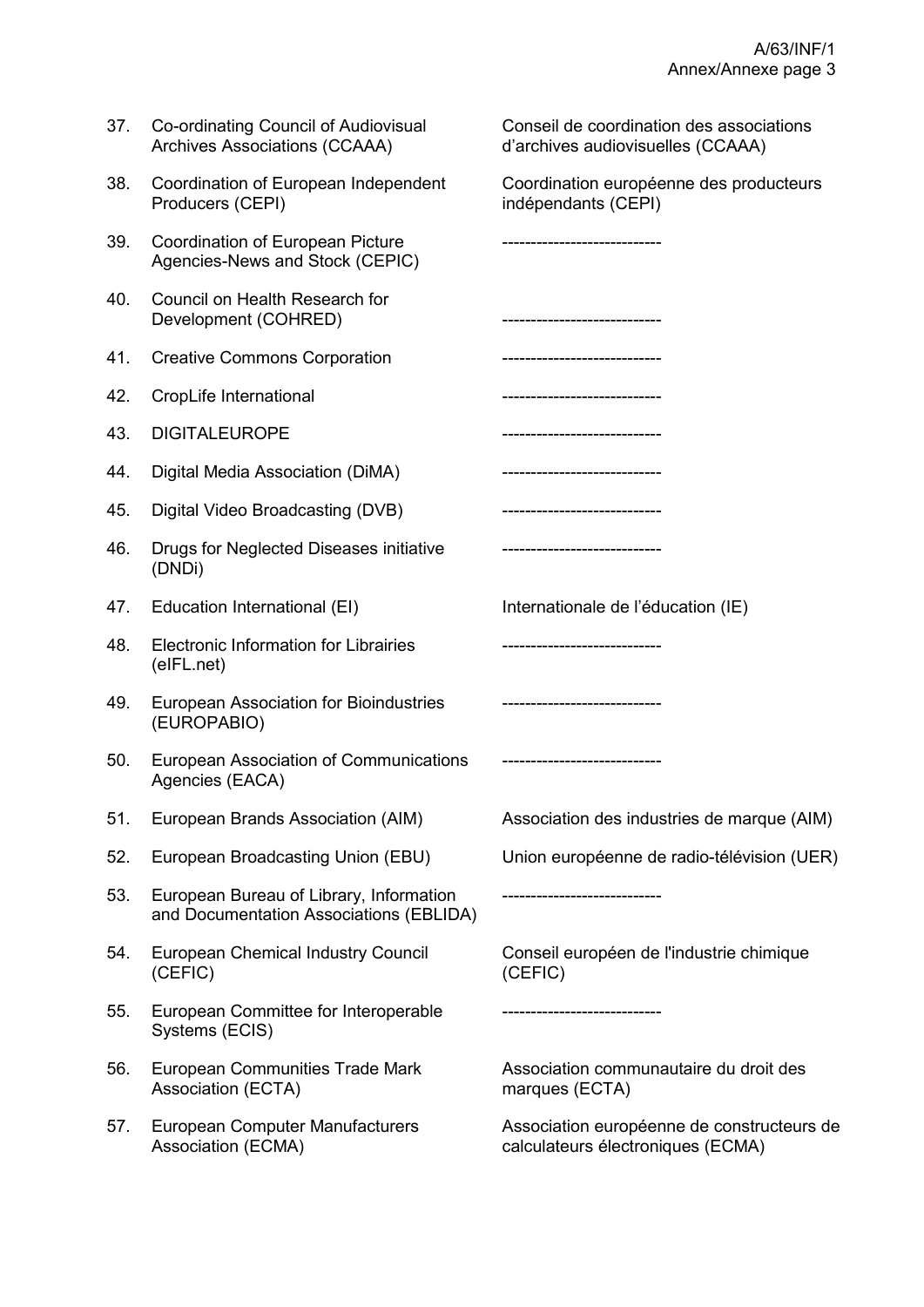| 58. | European Digital Media Association<br>(EDIMA)                                 | Association européenne des médias numériques<br>(EDIMA)                               |
|-----|-------------------------------------------------------------------------------|---------------------------------------------------------------------------------------|
| 59. | European Digital Rights (EDRI)                                                | ---------------------------                                                           |
| 60. | European Federation of Pharmaceutical<br>Industries' Associations (EFPIA)     | Fédération européenne des associations de<br>l'industrie pharmaceutique (EFPIA)       |
| 61. | European Law Students' Association<br>(ELSA International)                    | Association européenne des étudiants en droit<br>(ELSA international)                 |
| 62. | European Network for Copyright in Support<br>of Education and Science (ENCES) | --------------------------                                                            |
| 63. | European Publishers Council (EPC)                                             | Conseil des éditeurs européens (EPC)                                                  |
| 64. | <b>European Sound Directors Association</b><br>(ESDA)                         | Association européenne des directeurs du son<br>(ESDA)                                |
| 65. | European Visual Artists (EVA)                                                 | ------------------------                                                              |
| 66. | European Writers' Congress (EWC)                                              | Congrès des écrivains européens (EWC)                                                 |
| 67. | Exchange and Cooperation Centre for Latin<br>America (ECCLA)                  | Centre d'échanges et de coopération avec<br>l'Amérique latine (CECAL)                 |
| 68. | --------------------------                                                    | Femmes chefs d'entreprises mondiales (FCEM)                                           |
| 69. | <b>FIVS</b>                                                                   |                                                                                       |
| 70. | Foundation for a Centre for Socio-Economic<br>Development (CSEND)             | Fondation pour un centre pour le développement<br>socioéconomique (CSEND)             |
| 71. | Free Software Foundation Europe<br>(FSF Europe)                               |                                                                                       |
| 72. | <b>Friends World Committee for Consultation</b><br>(FWCC)                     | Comité consultatif mondial des amis (CCMA)                                            |
| 73. | Global Anti-Counterfeiting Group (GACG)                                       | -------------------------                                                             |
| 74. | Ibero-Latin-American Federation of<br>Performers (FILAIE)                     | Fédération ibéro-latino-américaine des artistes<br>interprètes ou exécutants (FILAIE) |
| 75. | Independent Alliance for Artists Rights<br>(IAFAR)                            | -------------------------                                                             |
| 76. | Independent Film and Television Alliance<br>(I.F.T.A)                         |                                                                                       |
| 77. | <b>Independent Music Companies Association</b><br>(IMPALA)                    |                                                                                       |
| 78. | Indigenous ICT Task Force (IITF)                                              |                                                                                       |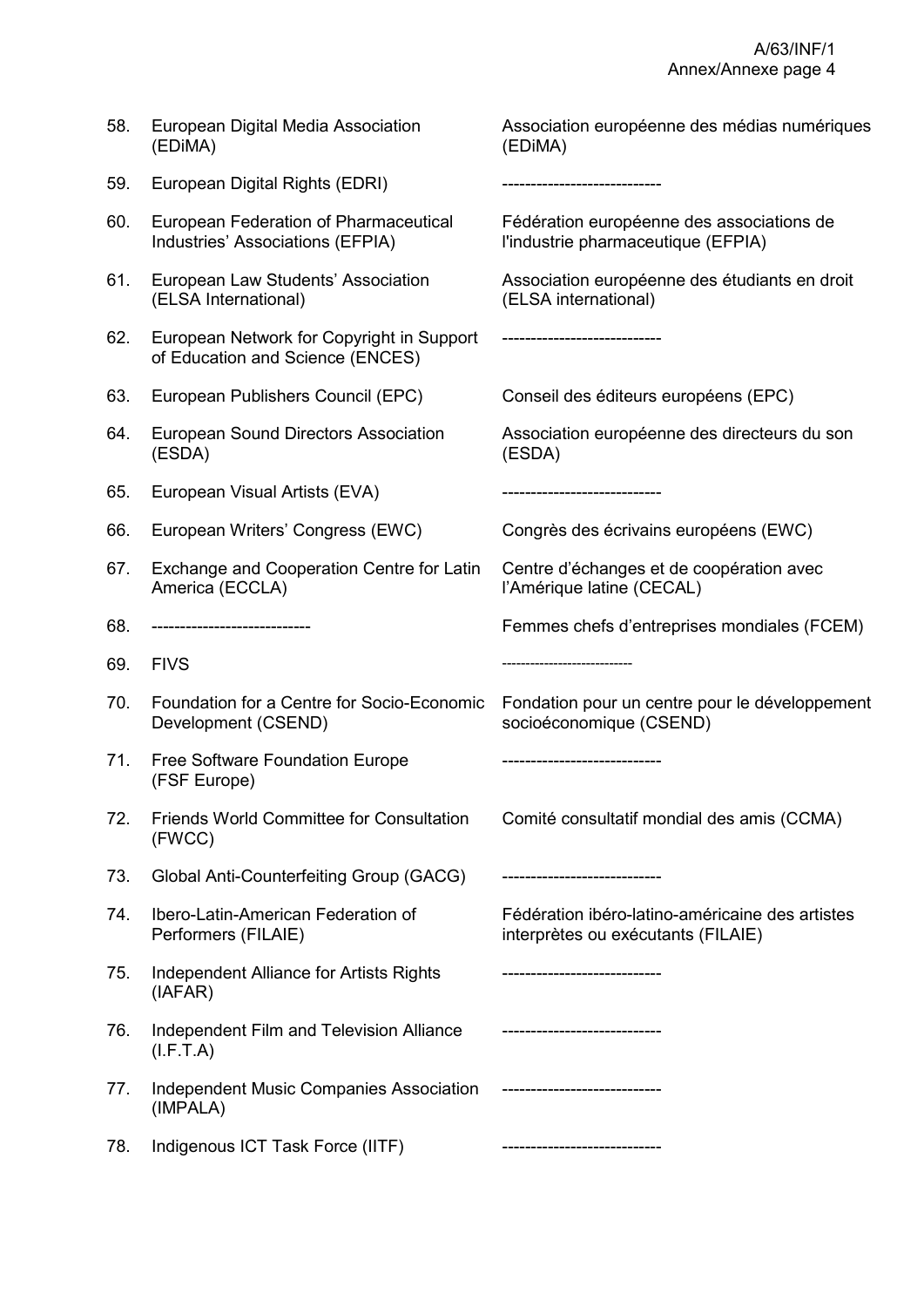| 79. |                                                                                                                         | Ingénieurs du Monde (IdM)                                                                                                   |
|-----|-------------------------------------------------------------------------------------------------------------------------|-----------------------------------------------------------------------------------------------------------------------------|
| 80. | Innovation Insights                                                                                                     |                                                                                                                             |
| 81. | Institute for African Development (INADEV)                                                                              |                                                                                                                             |
| 82. | Institute of Professional Representatives<br>Before the European Patent Office (EPI)                                    | Institut des mandataires agréés près l'Office<br>européen des brevets (EPI)                                                 |
| 83. | Instituto de Derecho de Autor<br>(Instituto Autor)                                                                      |                                                                                                                             |
| 84. | Intellectual Property Latin American School<br>(ELAPI)                                                                  | -------------------------                                                                                                   |
| 85. | <b>Intellectual Property Owners Association</b><br>(IPO)                                                                |                                                                                                                             |
| 86. | International Generic and Biosimilar<br>medicines Association (IGBA)                                                    | --------------------------                                                                                                  |
| 87. | Interactive Software Federation of Europe<br>(ISFE)                                                                     |                                                                                                                             |
| 88. | Inter-American Association of Industrial<br>Property (ASIPI)                                                            | Association interaméricaine de la propriété<br>industrielle (ASIPI)                                                         |
| 89. | Inter-American Copyright Institute (IIDA)                                                                               | Institut interaméricain de droit d'auteur (IIDA)                                                                            |
| 90. | International Affiliation of Writers' Guilds<br>(IAWG)                                                                  |                                                                                                                             |
| 91. | International Association for the<br>Advancement of Teaching and Research in<br>Intellectual Property (ATRIP)           | Association internationale pour la promotion de<br>l'enseignement et de la recherche en propriété<br>intellectuelle (ATRIP) |
| 92. | International Association for the Protection<br>of Intellectual Property (AIPPI)                                        | Association internationale pour la protection de<br>la propriété intellectuelle (AIPPI)                                     |
| 93. | International Association of Broadcasting<br>(IAB)                                                                      | Association internationale de radiodiffusion (AIR)                                                                          |
| 94. | International Association of Scientific,<br><b>Technical and Medical Publishers (STM)</b>                               | Association international des éditeurs<br>scientifiques, techniques et médicaux (STM)                                       |
| 95. | <b>International Authors Forum</b>                                                                                      | --------------------------                                                                                                  |
| 96. | International Ayurveda Foundation (IAF)                                                                                 |                                                                                                                             |
| 97. | International Bar Association (IBA)                                                                                     | Association internationale du barreau (IBA)                                                                                 |
| 98. | <b>International Bureau of Societies</b><br>Administering the Rights of Mechanical<br>Recording and Reproduction (BIEM) | Bureau international des sociétés gérant les<br>droits d'enregistrement et de reproduction<br>mécanique (BIEM)              |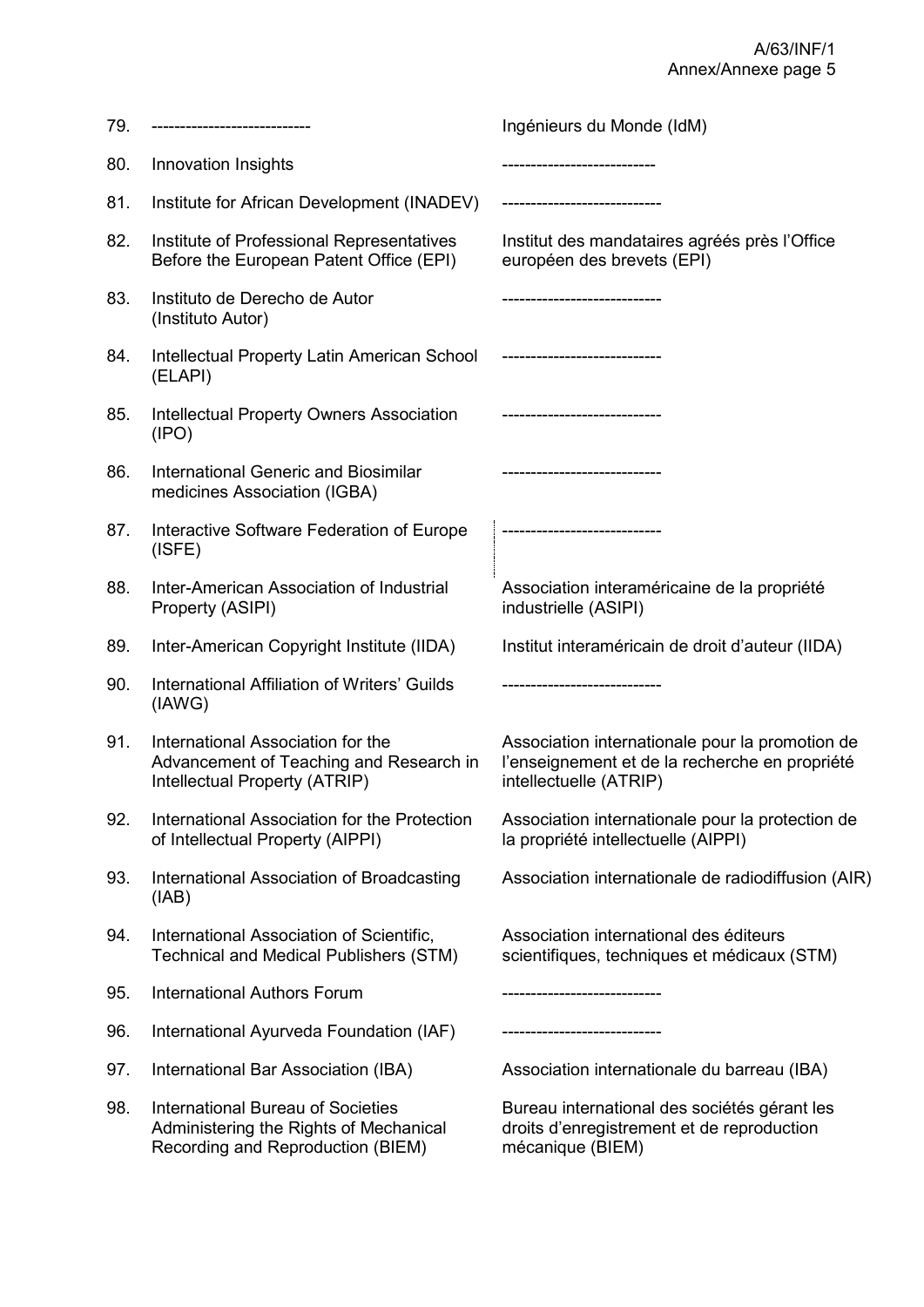| 99.  | International Center for Trade and<br>Sustainable Development (ICTSD)            | Centre international pour le commerce et le<br>développement durable (ICTSD)                 |
|------|----------------------------------------------------------------------------------|----------------------------------------------------------------------------------------------|
| 100. | International Chamber of Commerce (ICC)                                          | Chambre de commerce internationale (CCI)                                                     |
| 101. | International Committee for the Indians of<br>the Americas (Incomindios)         | -----------------------                                                                      |
| 102. | International Confederation of Music<br>Publishers (ICMP)                        | Confédération internationale des éditeurs de<br>musique (CIEM)                               |
| 103. | International Confederation of Societies of<br>Authors and Composers (CISAC)     | Confédération internationale des sociétés<br>d'auteurs et compositeurs (CISAC)               |
| 104. | International Council of Design (ico-D)                                          | -------------------------                                                                    |
| 105. | International Council of Museums (ICOM)                                          | Conseil international des musées (ICOM)                                                      |
| 106. | International Council on Archives (ICA)                                          | Conseil international des archives (CIA)                                                     |
|      | 107. International DOI Foundation (IDF)                                          | --------------------------                                                                   |
|      | 108. International Environmental Law Research<br>Centre (IELRC)                  | Centre de recherche en droit international de<br>l'environnement (IELRC)                     |
| 109. | International Federation of Actors (FIA)                                         | Fédération internationale des acteurs (FIA)                                                  |
|      | 110. International Federation of Commercial<br>Arbitration Institutions (IFCAI)  | Fédération internationale des institutions<br>d'arbitrage commercial (IFCAI)                 |
| 111. | International Federation of Computer Law<br>Associations (IFCLA)                 | Fédération internationale des associations du<br>droit de l'informatique (IFCLA)             |
| 112. | International Federation of Film Producers<br>Associations (FIAPF)               | Fédération internationale des associations de<br>producteurs de films (FIAPF)                |
|      | 113. International Federation of Intellectual<br>Property Attorneys (FICPI)      | Fédération internationale des conseils en<br>propriété intellectuelle (FICPI)                |
|      | 114. International Federation of Inventors'<br>Associations (IFIA)               | Fédération internationale des associations<br>d'inventeurs (IFIA)                            |
| 115. | International Federation of Journalists (IFJ)                                    | Fédération internationale des journalistes (FIJ)                                             |
| 116. | International Federation of Library<br>Associations and Institutions (IFLA)      | Fédération internationale des associations de<br>bibliothécaires et des bibliothèques (FIAB) |
| 117. | International Federation of Musicians (FIM)                                      | Fédération internationale des musiciens (FIM)                                                |
| 118. | International Federation of Pharmaceutical<br>Manufacturers Associations (IFPMA) | Fédération internationale de l'industrie du<br>médicament (FIIM)                             |
| 119. | International Federation of Reproduction<br><b>Rights Organizations (IFRRO)</b>  | Fédération internationale des organismes gérant<br>les droits de reproduction (IFRRO)        |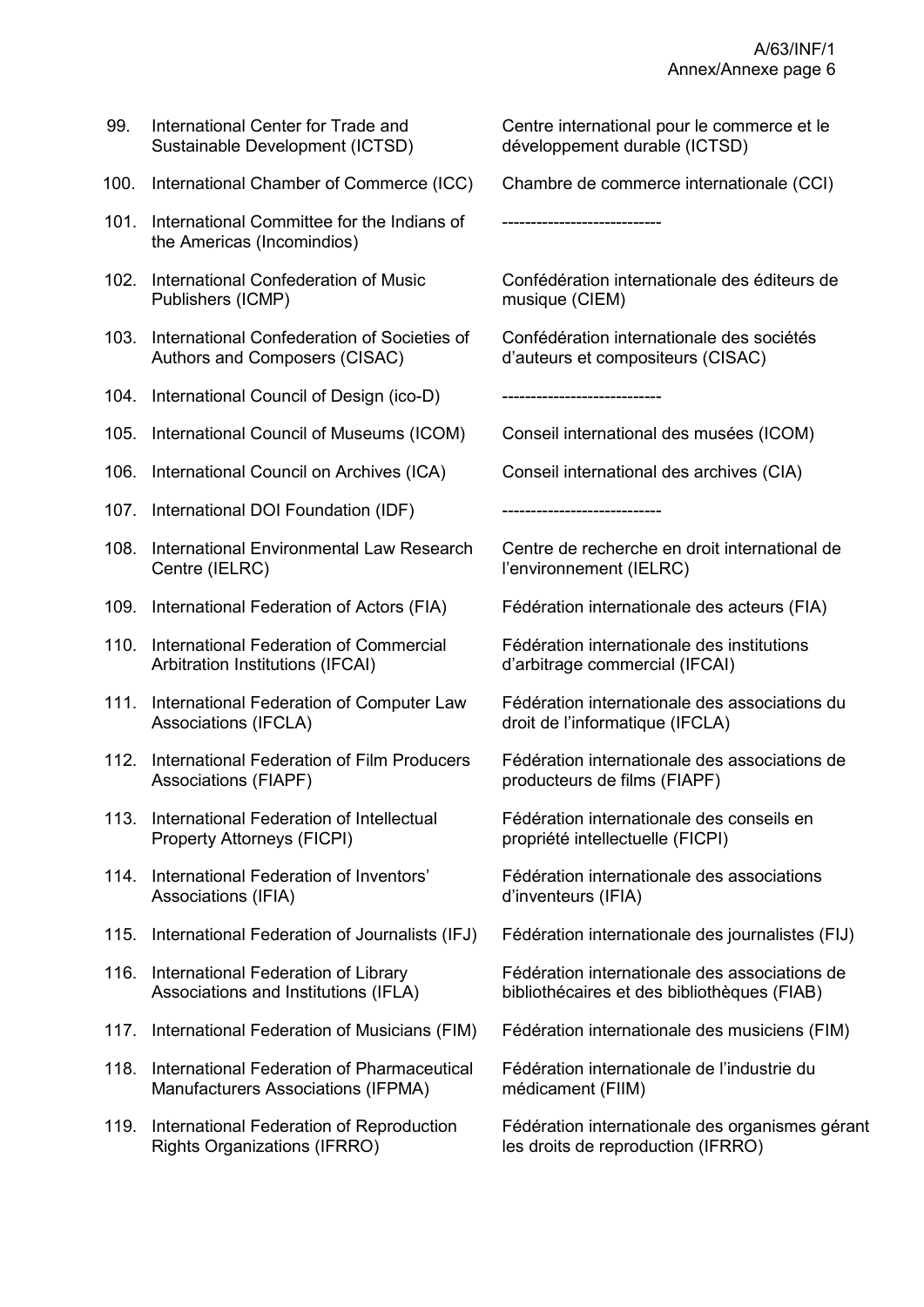| 120. | International Federation of the Periodical<br>Press (FIPP)                               | Fédération internationale de la presse périodique<br>(FIPP)                                 |
|------|------------------------------------------------------------------------------------------|---------------------------------------------------------------------------------------------|
| 121. | International Federation of the<br>Phonographic Industry (IFPI)                          | Fédération internationale de l'industrie<br>phonographique (IFPI)                           |
| 122. | International Federation of Translators (FIT)                                            | Fédération internationale des traducteurs (FIT)                                             |
| 123. | International Human Rights &<br>Anti-Corruption Society (IHRAS)                          |                                                                                             |
| 124. | International Institute for Intellectual<br>Property Management (I <sup>3</sup> PM)      | ------------------------                                                                    |
| 125. | International Intellectual Property<br><b>Commercialization Council (IIPCC)</b>          |                                                                                             |
| 126. | International Intellectual Property Institute<br>(IIPI)                                  |                                                                                             |
| 127. | International League of Competition Law<br>(LIDC)                                        | Ligue internationale du droit de la concurrence<br>(LIDC)                                   |
| 128. | International Literary and Artistic<br>Association (ALAI)                                | Association littéraire et artistique internationale<br>(ALAI)                               |
| 129. | International Network for Standardization of<br><b>Higher Education Degrees (INSHED)</b> | ----------------------------                                                                |
| 130. | International Organization for<br>Standardization (ISO)                                  | Organisation internationale de normalisation<br>(ISO)                                       |
| 131. | International Poetry for Peace Association<br>(IPPA)                                     |                                                                                             |
|      | 132. International Publishers Association (IPA) Union internationale des éditeurs (UIE)  |                                                                                             |
| 133. | <b>International Science Council</b>                                                     |                                                                                             |
| 134. | International Society for the Development of<br>Intellectual Property (ADALPI)           | Association internationale pour le développement<br>de la propriété intellectuelle (ADALPI) |
| 135. | International Technology Law Association<br>(ITechLaw)                                   |                                                                                             |
| 136. | International Trademark Association (INTA)                                               | Association internationale pour les marques<br>(INTA)                                       |
| 137. | International Trade Union Confederation<br>(ITUC)                                        | Confédération syndicale internationale (CSI)                                                |
| 138. | International Union of Architects (UIA)                                                  | Union internationale des architectes (UIA)                                                  |
| 139. | International Union of Cinemas (UNIC)                                                    | Union Internationale des cinémas (UNIC)                                                     |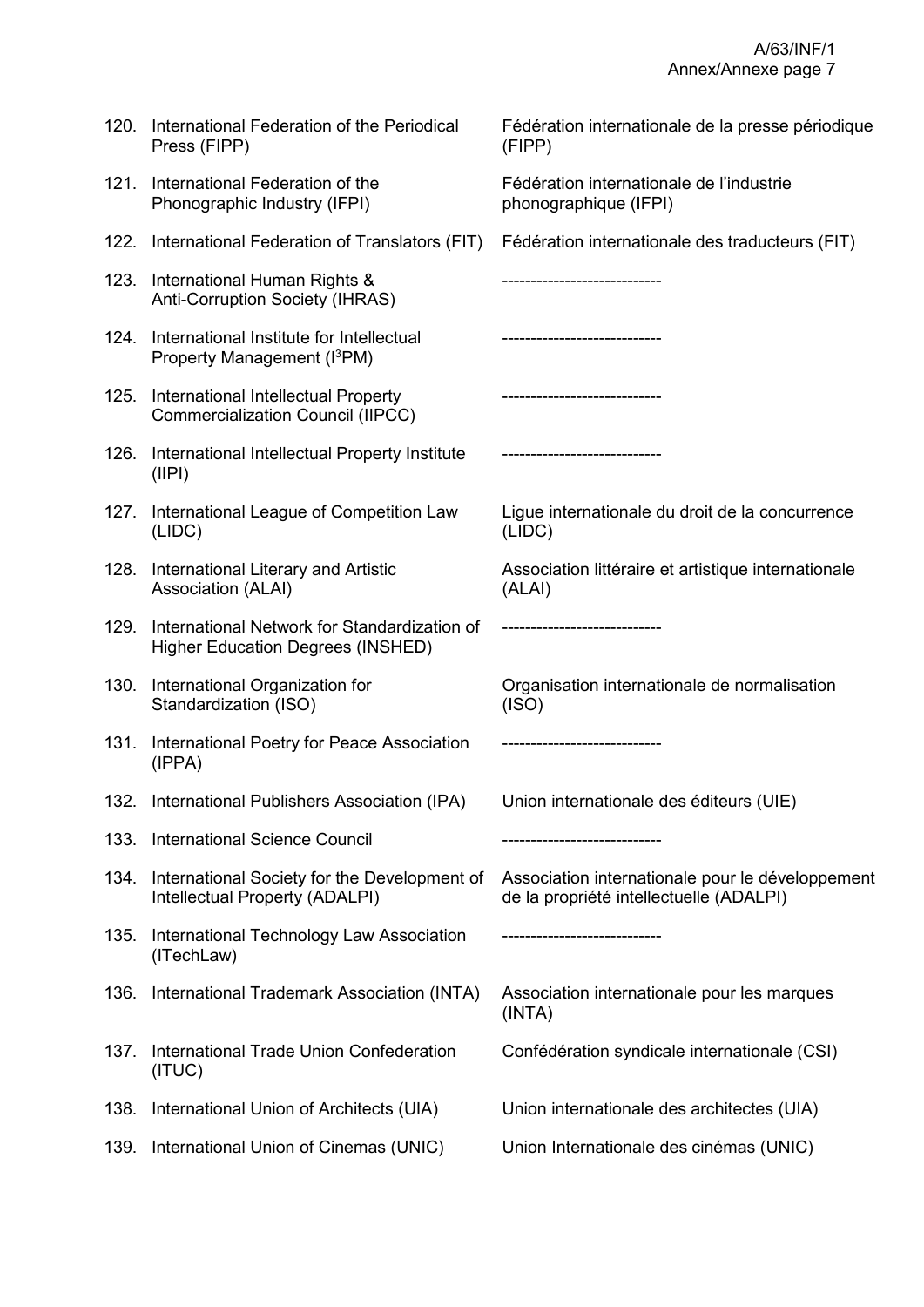|      | 140. International Video Federation (IVF)                                | Fédération internationale de la vidéo (IVF)                                           |
|------|--------------------------------------------------------------------------|---------------------------------------------------------------------------------------|
|      | 141. International Wine Law Association (AIDV)                           | Association internationale des juristes pour le<br>droit de la vigne et du vin (AIDV) |
|      | 142. 4iP Council EU AISBL (4iP Council)                                  | --------------------------                                                            |
|      | 143. Internet Society (ISOC)                                             | -----------------------------                                                         |
|      | 144. IP Federation                                                       | ----------------------------                                                          |
|      | 145. IP Justice                                                          |                                                                                       |
| 146. | Knowledge Ecology International, Inc. (KEI)                              | ----------------------------                                                          |
|      | 147. Knowmad Institute                                                   |                                                                                       |
|      | 148. Latin American Association of<br>Pharmaceutical Industries (ALIFAR) | Association latino-américaine des industries<br>pharmaceutiques (ALIFAR)              |
|      | 149. Latin American Audiovisual Authors<br>Societies Federation (FESAAL) |                                                                                       |
|      | 150. Latín Artis                                                         |                                                                                       |
|      | 151. Law Association for Asia and the Pacific<br>(LAWASIA)               | Association juridique de l'Asie et du Pacifique<br>(LAWASIA)                          |
|      | 152. Licensing Executives Society International<br>(LES International)   | -----------------------------                                                         |
|      | 153. MALOCA Internationale                                               | <b>MALOCA</b> Internationale                                                          |
|      | 154. MARQUES – The Association of European<br><b>Trademark Owners</b>    | <b>MARQUES</b> – Association des propriétaires<br>européens de marques de commerce    |
| 155. | Max Planck Institute for Innovation and<br>Competition (MPI)             | Institut Max-Planck pour l'innovation et la<br>concurrence (MPI)                      |
| 156. | <b>Medicines for Africa</b>                                              | -------------------------                                                             |
|      | 157. Medicines Patent Pool                                               |                                                                                       |
| 158. | ----------------------------                                             | Médecins Sans Frontières (MSF)                                                        |
|      | 159. Motion Picture Association (MPA)                                    |                                                                                       |
|      | 160. Nordic Actors' Council (NSR)                                        | ------------------------                                                              |
| 161. | North American Broadcasters Association<br>(NABA)                        | Association nord-américaine des organismes de<br>radiodiffusion (NABA)                |
|      | 162. -----------------------------                                       | Organisation ibéro-américaine des droits<br>d'auteur-Latinautor Inc.                  |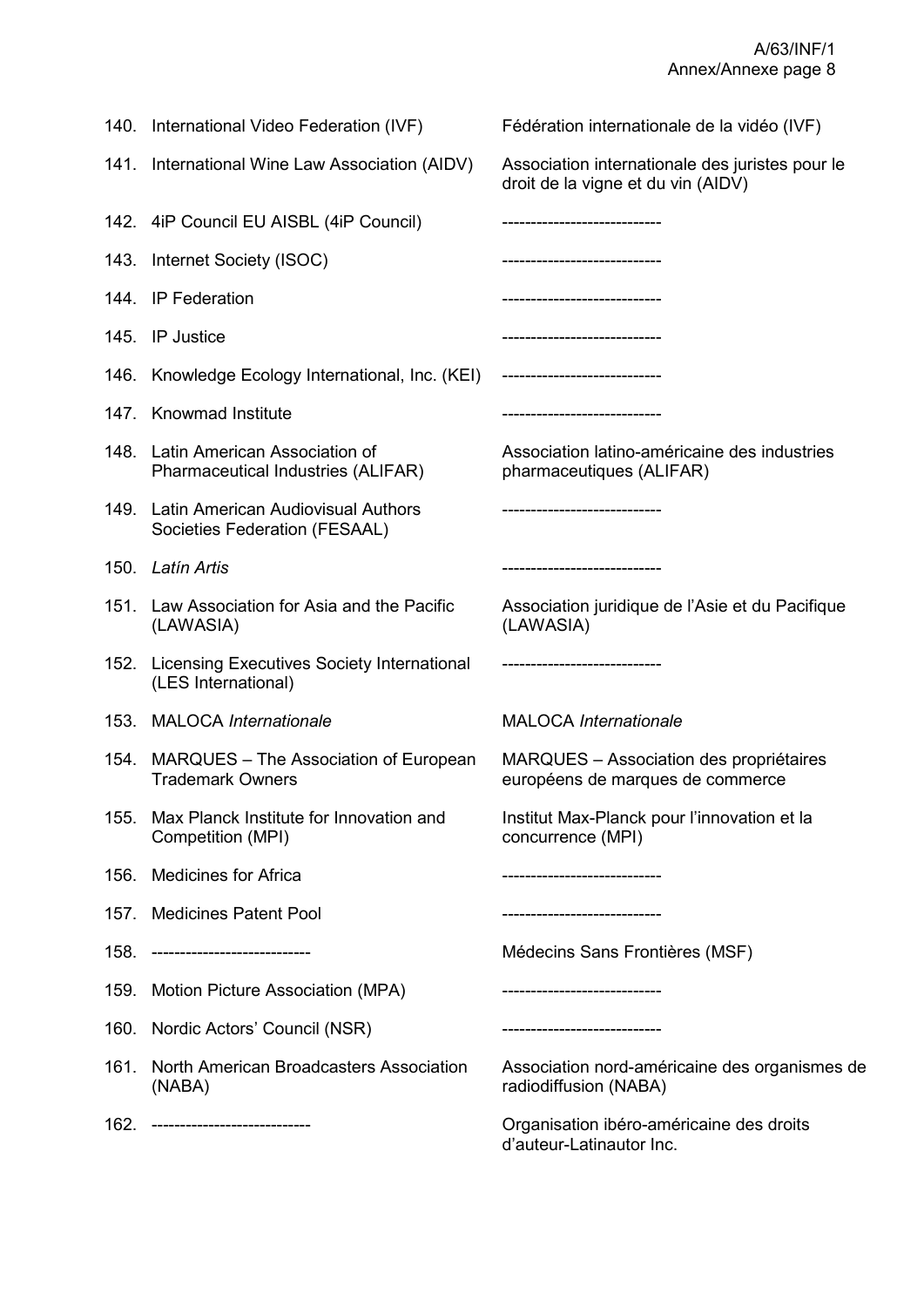|      | 163. Organización de Asociaciones y Empresas<br>de Telecomunicaciones para América<br>Latina (TEPAL) | ----------------------------                                                                          |
|------|------------------------------------------------------------------------------------------------------|-------------------------------------------------------------------------------------------------------|
|      | 164. Organization for an International<br>Geographical Indications Network (ORIGIN)                  | Organisation pour un réseau international<br>d'indications géographiques (ORIGIN)                     |
|      | 165. Patent Documentation Group (PDG)                                                                | Groupe de documentation sur les brevets (PDG)                                                         |
|      | 166. Patent Information Users Group (PIUG)                                                           | ------------------------                                                                              |
|      | 167. Pearle Performing Arts Employers<br><b>Associations League Europe</b>                           | . ____________________________                                                                        |
|      | 168. Picture Licensing Universal System<br>(PLUS Coalition)                                          | -----------------------------                                                                         |
|      | 169. Software & Information Industry Association<br>(SIIA)                                           |                                                                                                       |
|      | 170. spiritsEUROPE                                                                                   |                                                                                                       |
| 171. | The Chartered Institute of Arbitrators<br>(CIArb)                                                    |                                                                                                       |
| 172. | The Chartered Institute of Trade Mark<br>Attorneys (CITMA)                                           | Institut agréé des agents de marques (CITMA)                                                          |
| 173. | The Confederation of European Business<br>(BusinessEurope)                                           | Confédération des entreprises européennes<br>(BusinessEurope)                                         |
|      | 174. The Egyptian Inventor Syndicate                                                                 | Syndicat égyptien des inventeurs                                                                      |
| 175. | The European Commercial Patent Services<br>Group (PatCom)                                            | Association européenne de fournisseurs<br>commerciaux d'information en matière de brevets<br>(PatCom) |
|      | 176. The World Conservation Union (IUCN)                                                             | Union mondiale pour la nature (UICN)                                                                  |
|      | 177. Third World Network Berhad (TWN)                                                                | ------------------------                                                                              |
| 178. | ---------------------------                                                                          | <b>Traditions pour Demain</b>                                                                         |
| 179. | <b>Transnational Alliance to Combat Illicit</b><br>Trade (TRACIT)                                    | -----------------------                                                                               |
|      | 180. -----------------------------                                                                   | Union des fabricants pour la protection<br>internationale de la propriété intellectuelle<br>(UNIFAB)  |
|      | 181. Union for the Public Domain (UPD)                                                               | ---------------------------                                                                           |
|      | 182. Union Network International – Media and<br>Entertainment (UNI-MEI)                              | Union Network International – Internationale des<br>médias et du spectacle (UNI-MEI)                  |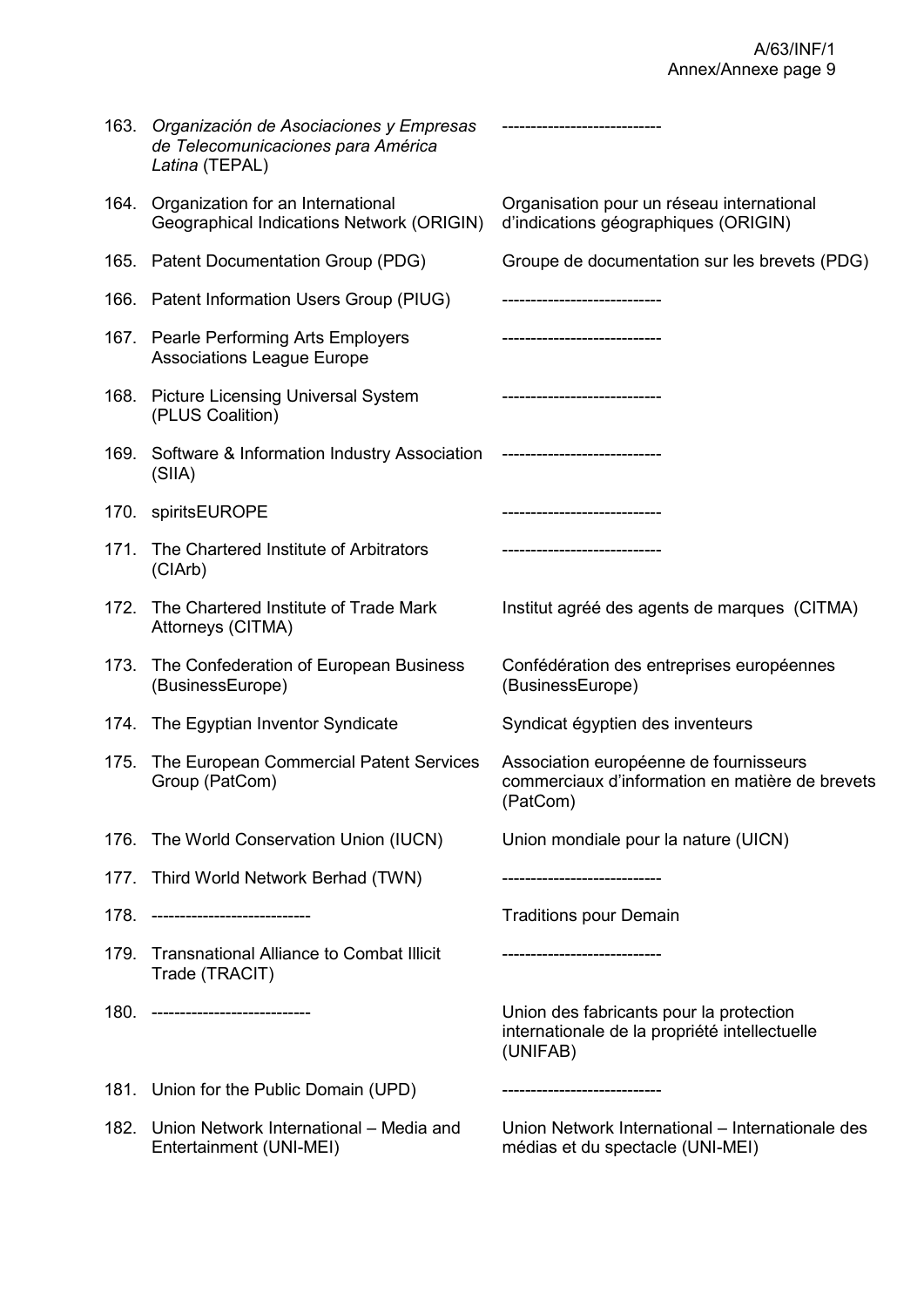|      | 183. Union of European Practitioners in Industrial<br>Property (UNION)         | Union des praticiens européens en propriété<br>industrielle (UNION)      |
|------|--------------------------------------------------------------------------------|--------------------------------------------------------------------------|
|      | 184. Union of National Radio and Television<br>Organizations of Africa (URTNA) | Union des radiodiffusions et télévisions<br>nationales d'Afrique (URTNA) |
|      | 185. Women@theTable (Women at the Table)                                       | ----------------------                                                   |
|      | 186. World Association for Small & Medium<br>Enterprises (WASME)               | Association mondiale des petites et moyennes<br>entreprises (WASME)      |
|      | 187. World Association of Newspapers (WAN)                                     | Association mondiale des journaux (AMJ)                                  |
|      | 188. World Blind Union (WBU)                                                   | Union mondiale des aveugles (UMA)                                        |
|      | 189. World Design Organization (WDO)                                           | Organisation mondiale de design (OMD)                                    |
|      | 190. World Federation for Culture Collections<br>(WFCC)                        |                                                                          |
|      | 191. World Federation of Engineering<br>Organizations (WFEO)                   | Fédération mondiale des organisations<br>d'ingénieurs (FMOI)             |
|      | 192. World Federation of the Sporting Goods<br>Industry (WFSGI)                | -------------------------                                                |
|      | 193. World Self Medication Industry (WSMI)                                     | Industrie mondiale de l'automédication<br>responsable (IMAR)             |
|      | 194. World Union of Professions (WUP)                                          | Union mondiale des professions libérales<br>(UMPL)                       |
| 195. | World Women Inventors and Entrepreneurs<br>Association (WWIEA)                 |                                                                          |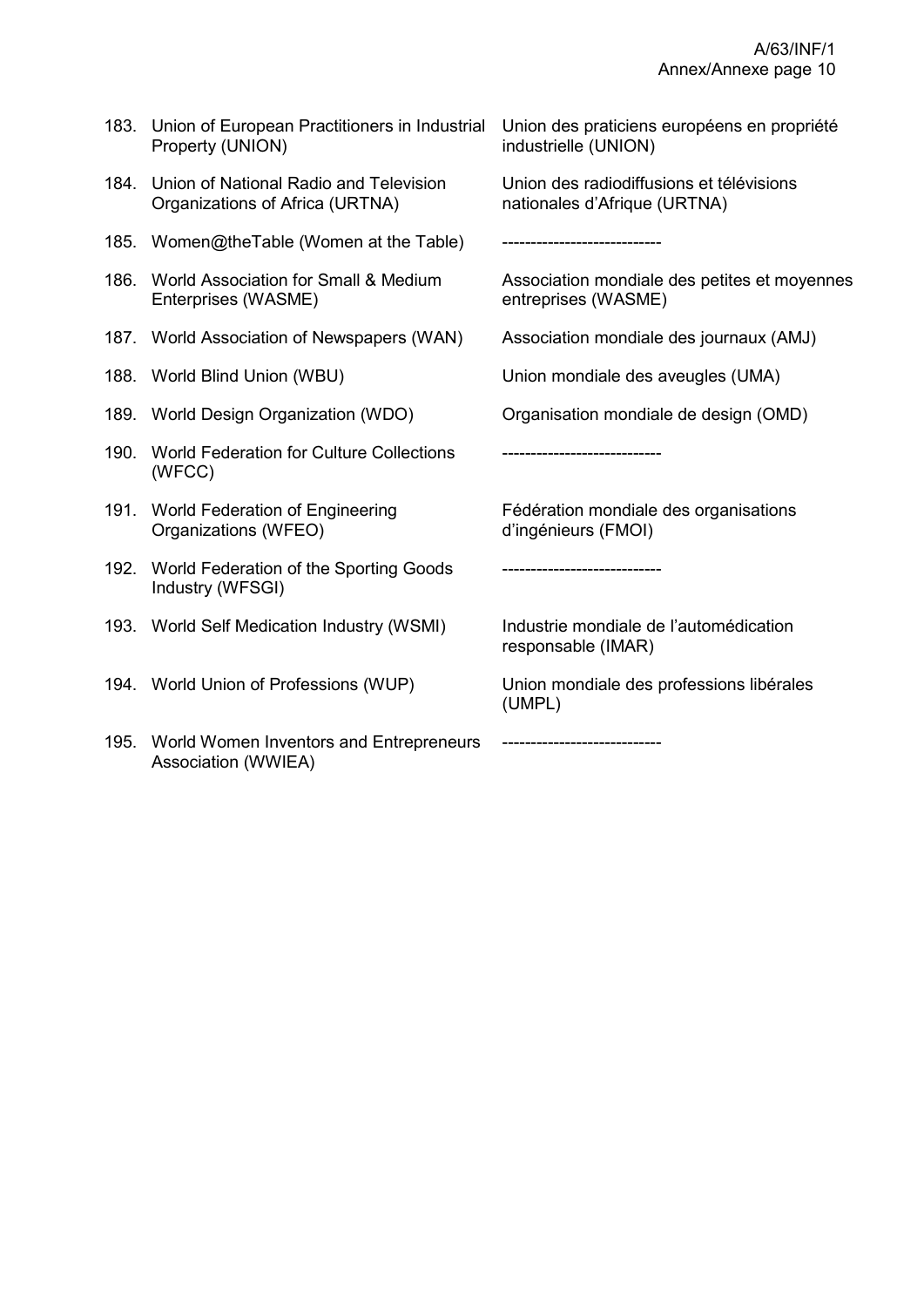#### NATIONAL NON-GOVERNMENTAL ORGANIZATIONS ADMITTED AS OBSERVERS TO THE MEETINGS OF THE ASSEMBLIES

#### ORGANISATIONS NATIONALES NON GOUVERNEMENTALES ADMISES EN QUALITÉ D'OBSERVATEURS AUX RÉUNIONS DES ASSEMBLÉES

| 1.  | All-China Patent Agents Association (ACPAA)                                                     | ----------------------------                                                                                            |
|-----|-------------------------------------------------------------------------------------------------|-------------------------------------------------------------------------------------------------------------------------|
| 2.  | American Association for the Advancement of<br>Science (AAAS)                                   | Association américaine pour le progrès de la<br>science (AAAS)                                                          |
| 3.  | American Intellectual Property Law Association<br>(AIPLA)                                       | Association américaine du droit de la propriété<br>intellectuelle (AIPLA)                                               |
| 4.  | Ankara University Research Center on<br>Intellectual and Industrial Property Rights<br>(FISAUM) | Centre de recherches sur les droits de propriété<br>intellectuelle et industrielle de l'Université<br>d'Ankara (FISAUM) |
| 5.  | Asociación Argentina de Intérpretes (AADI)                                                      |                                                                                                                         |
| 6.  |                                                                                                 | Association brésilienne des émetteurs de radio et<br>de télévision (ABERT)                                              |
| 7.  | --------------------------                                                                      | Association congolaise pour le développement<br>agricole (ACDA)                                                         |
| 8.  | -------------------------                                                                       | Association des spécialistes de la propriété<br>intellectuelle de Côte d'Ivoire (A.S.P.I.C.I.)                          |
| 9.  | Association for Accessible Medicines (AAM)                                                      |                                                                                                                         |
| 10. |                                                                                                 | Association marocaine des conseils en propriété<br>industrielle (AMACPI)                                                |
| 11. | --------------------------                                                                      | Association mexicaine pour la protection de la<br>propriété intellectuelle (AMPPI)                                      |
| 12. | Asociación Nacional de Denominaciones de<br>Origen (ANDO)                                       | ------------------------------                                                                                          |
| 13. | --------------------------                                                                      | Association romande de propriété intellectuelle<br>(AROPI)                                                              |
| 14. | Authors' Licensing and Collecting Society Ltd<br>(ALCS)                                         |                                                                                                                         |
| 15. | <b>Brands Foundation</b>                                                                        |                                                                                                                         |
| 16. | Brand Protection Group - Lebanon (BPG)                                                          |                                                                                                                         |
| 17. | <b>Brazilian Intellectual Property Association</b><br>(ABPI)                                    |                                                                                                                         |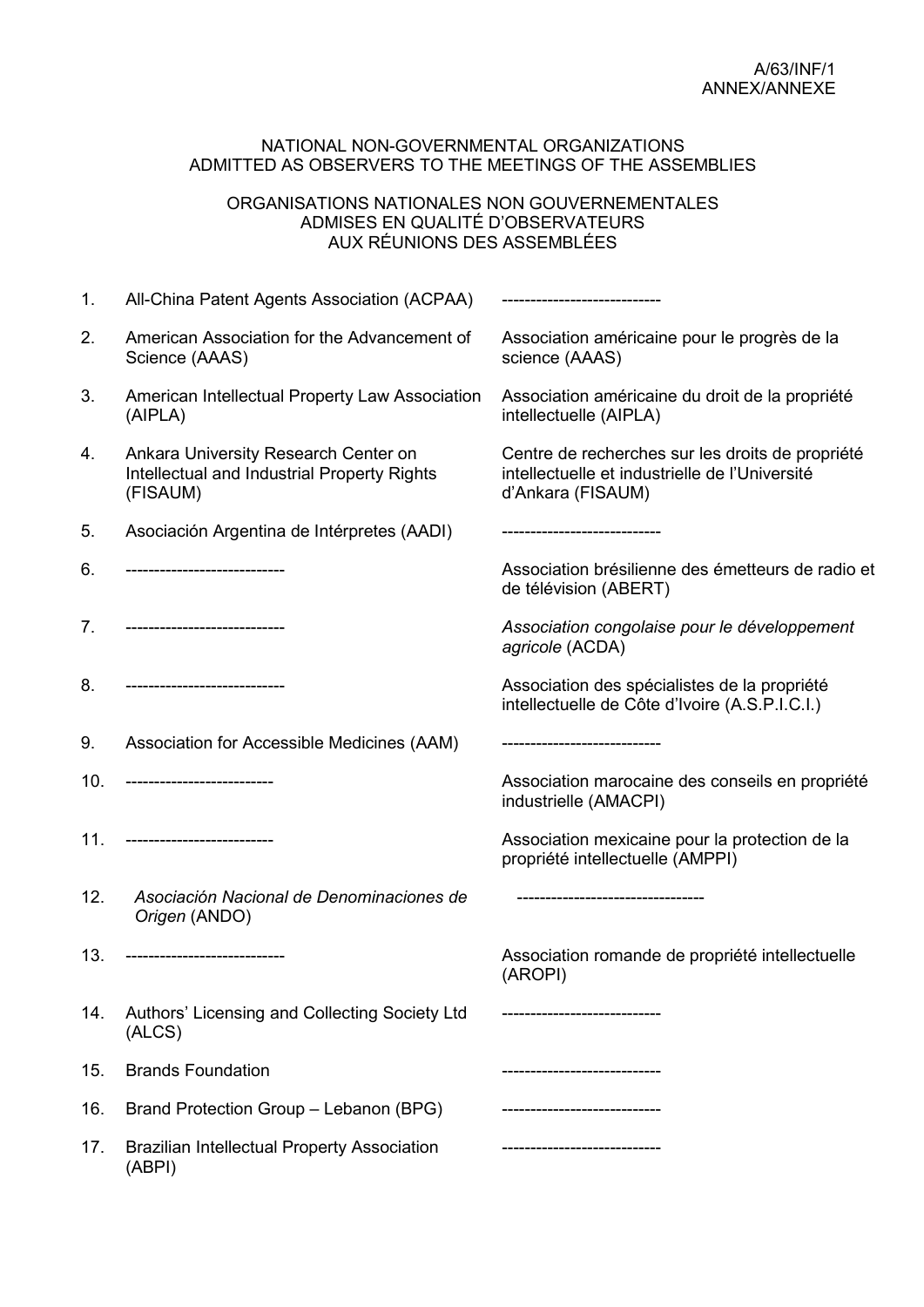| 18. | <b>British Copyright Council (BCC)</b>                                                                                     | Conseil britannique du droit d'auteur (BCC)                                                         |
|-----|----------------------------------------------------------------------------------------------------------------------------|-----------------------------------------------------------------------------------------------------|
| 19. | Cámara Industrial de Laboratorios<br>Farmacéuticos Argentinos (CILFA)                                                      | ---------------------                                                                               |
| 20. | Centre for Internet and Society (CIS)                                                                                      |                                                                                                     |
| 21. | Center for Performers' Rights Administration<br>(CPRA) of GEIDANKYO                                                        | Centre d'administration des droits des artistes<br>interprètes ou exécutants du GEIDANKYO<br>(CPRA) |
| 22. | ----------------------------                                                                                               | Centre de recherche et de promotion du droit<br>(CRPD)                                              |
| 23. | Chamber of Commerce and Industry of the<br><b>Russian Federation (CCI RF)</b>                                              | Chambre du commerce et de l'industrie de la<br>Fédération de Russie (CCI RF)                        |
| 24. | Chamber of Commerce of the United States of<br>America (CCUSA)                                                             | Chambre de commerce des États-Unis<br>d'Amérique (CCUSA)                                            |
| 25. | Chamber of Patent Attorneys (PAK)                                                                                          | Chambre fédérale des conseils en brevets (PAK)                                                      |
| 26. | Chartered Institute of Library and Information<br>Professionals (CILIP)                                                    |                                                                                                     |
| 27. | Chartered Institute of Patent Attorneys (CIPA)                                                                             | -------------------------                                                                           |
| 28. | China Council for the Promotion of<br>International Trade (CCPIT)                                                          | Conseil chinois pour le développement du<br>commerce international (CCPIT)                          |
| 29. | Club for People with Special Needs Region of<br>Preveza (CPSNRP)                                                           | ----------------------------                                                                        |
| 30. | Coalición por el Acceso Legal a la Cultura A.C.<br>(CALC)                                                                  |                                                                                                     |
| 31. | Confederation of Indian Industry (CII)                                                                                     | Confédération des industries indiennes (CII)                                                        |
| 32. | --------------------------                                                                                                 | Conseil national pour la promotion de la musique<br>traditionnelle du Congo (CNPMTC)                |
| 33. | <b>Copyright Research and Information Center</b><br>(CRIC)                                                                 | Centre de recherche et d'information sur le droit<br>d'auteur (CRIC)                                |
| 34. | Corporación Latinoamericana de Investigación<br>de la Propiedad Intelectual para el Desarrollo<br>(Corporación Innovarte); |                                                                                                     |
| 35. | Denver Museum of Nature & Science (DMNS)                                                                                   |                                                                                                     |
| 36. | Design and Artists Copyright Society (DACS)                                                                                |                                                                                                     |
| 37. | Egyptian Council for Innovation, Creativity and<br>Protection of Information (ECCIPP)                                      |                                                                                                     |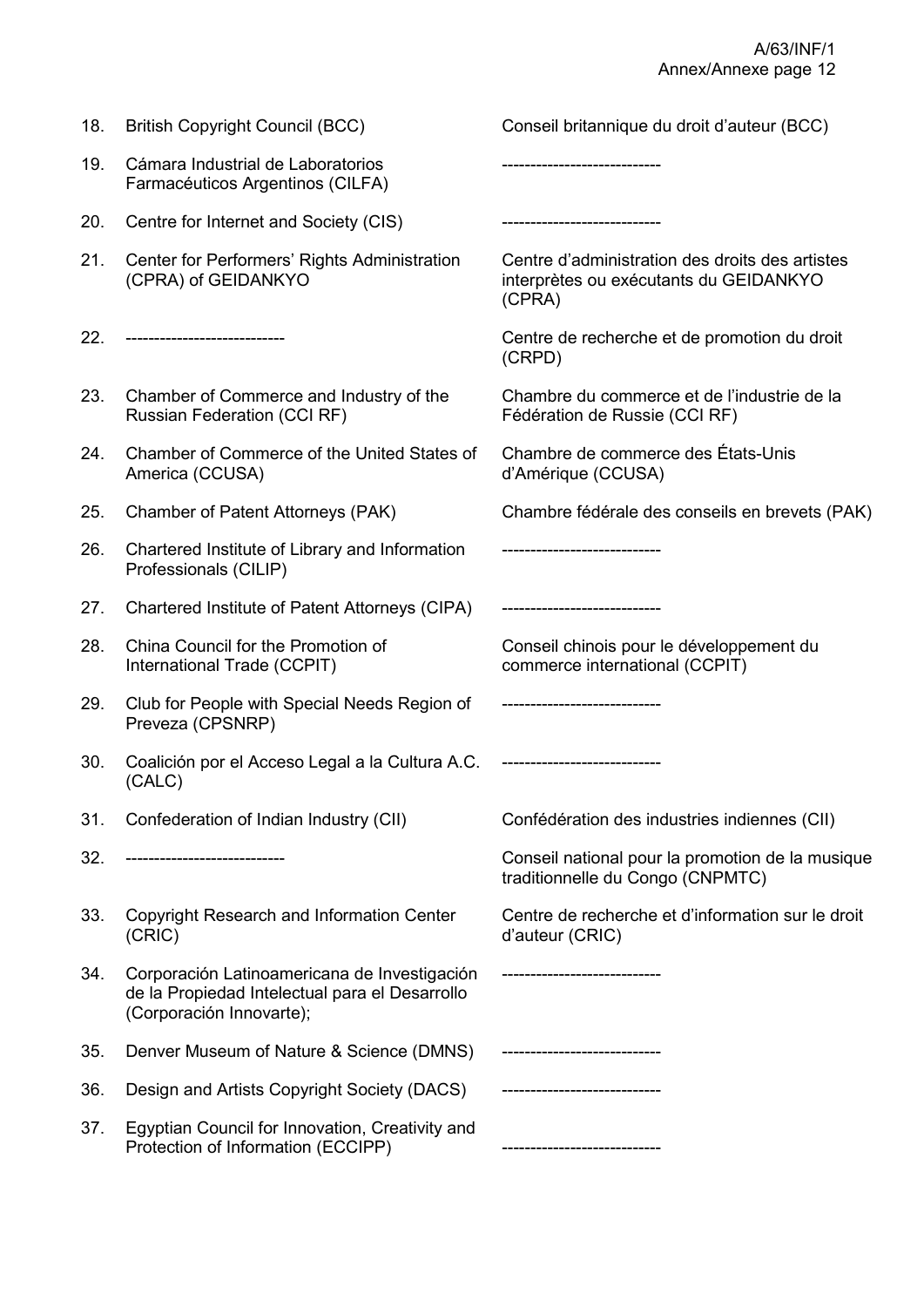| 38. | Electronic Frontier Foundation (EFF)                                                | -------------------------                                                                       |
|-----|-------------------------------------------------------------------------------------|-------------------------------------------------------------------------------------------------|
| 39. | <b>Emirates Intellectual Property Association</b><br>(EIPA)                         | -----------------------------                                                                   |
| 40. | European College of Parma Foundation<br>(The Foundation)                            | ----------------------------                                                                    |
| 41. | Federation of Indian Chamber of Commerce<br>and Industry (FICCI)                    | ----------------------------                                                                    |
| 42. | French Association of Industrial and Artisanal<br>Geographical Indications (AFIGIA) | Association Française des Indications<br>Géographiques Industrielles et Artisanales<br>(AFIGIA) |
| 43. | Friends of the Creator Artistic Foundation<br>(FCF)                                 |                                                                                                 |
| 44. | German Association for the Protection of<br>Industrial Property (GRUR)              | Association allemande pour la protection de la<br>propriété industrielle (GRUR)                 |
| 45. | <b>German Library Association</b><br>(Deutsche Bibliothekverband e.V. - dbv)        | Association des bibliothèques allemandes<br>(Deutscher Bibliothekverband e.V. - dbv)            |
| 46. | Health and Environment Program (HEP)                                                | -----------------------                                                                         |
| 47. | ----------------------------                                                        | Institut de recherche en propriété intellectuelle<br>(IRPI)                                     |
| 48. | Institute for Intellectual Property and Social<br>Justice (IIPSJ)                   | -------------------------                                                                       |
| 49. | Institute for Policy Innovation (IPI)                                               | ----------------------------                                                                    |
| 50. | Intellectual Property Institute of Canada (IPIC)                                    | Institut de la propriété intellectuelle du Canada<br>(IPIC)                                     |
| 51. | Iranian Intellectual Property Law Association<br>(IRIPLA)                           | Association iranienne du droit de la propriété<br>intellectuelle (IRIPLA)                       |
| 52. | Japan Institute of Invention and Innovation<br>$($ JIII)                            | Institut japonais de l'invention et de l'innovation<br>$($ JIII)                                |
| 53. | Japan Intellectual Property Association (JIPA)                                      | Association japonaise pour la propriété<br>intellectuelle (JIPA)                                |
| 54. | Japan Patent Attorneys Association (JPAA)                                           | -----------------------                                                                         |
| 55. | Karisma Foundation                                                                  | -------------------------                                                                       |
| 56. | Korea Institute of Patent Information (KIPI)                                        | Institut coréen chargé de l'information en matière<br>de brevets (KIPI)                         |
| 57. | Korea Intellectual Property Association<br>(KINPA)                                  | -----------------------                                                                         |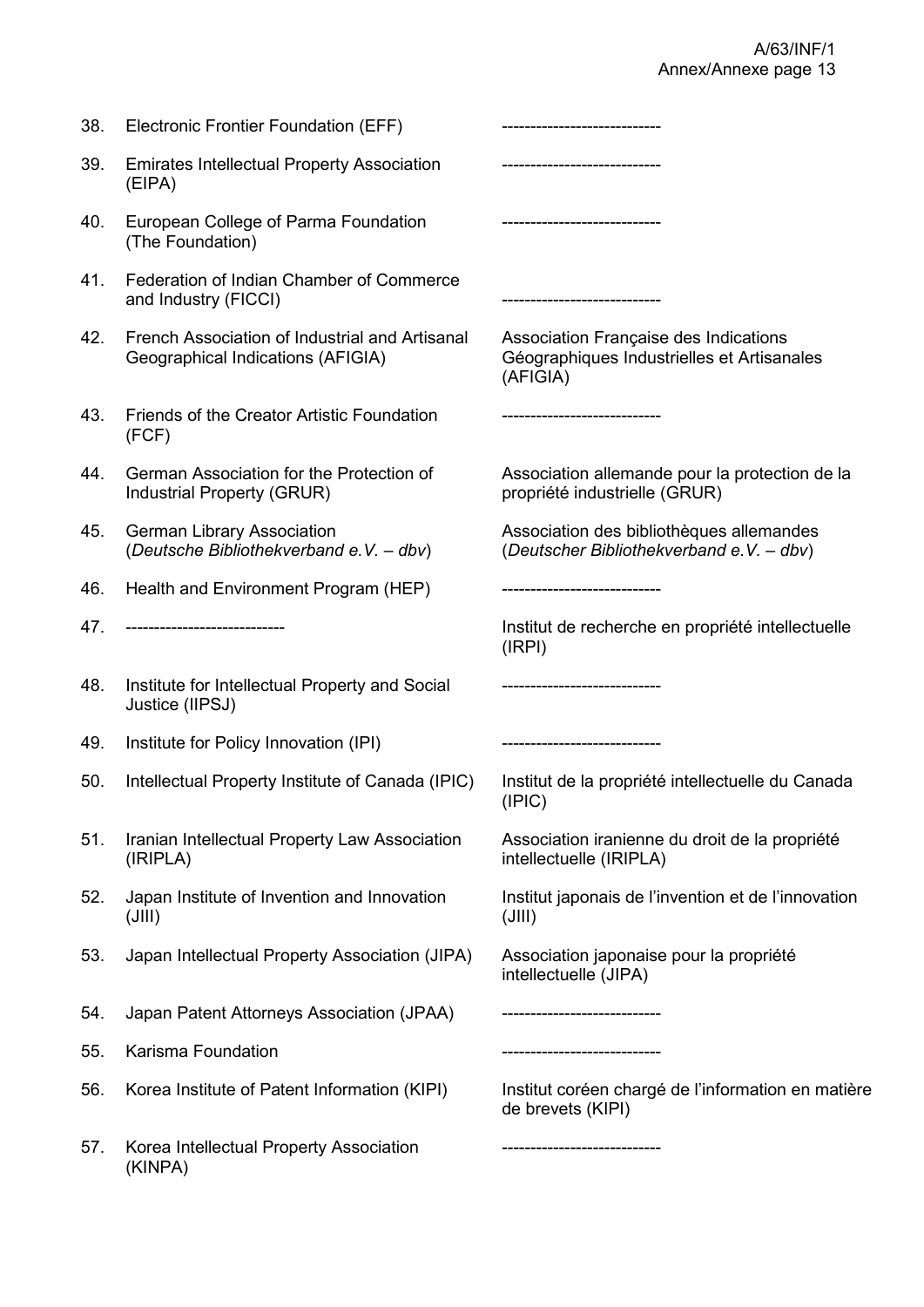| 58. | Korea Intellectual Property Strategy Agency<br>(KISTA)                                                                                                  |                                                                                                  |
|-----|---------------------------------------------------------------------------------------------------------------------------------------------------------|--------------------------------------------------------------------------------------------------|
| 59. | Korean Invention Promotion Association (KIPA)                                                                                                           | Association coréenne de promotion des<br>inventions (KIPA)                                       |
| 60. | Korean Women Inventors Association (KWIA)                                                                                                               | Association des inventrices de Corée (KWIA)                                                      |
| 61. | Library Copyright Alliance (LCA)                                                                                                                        | -------------------------                                                                        |
| 62. | Myanmar Intellectual Property Proprietors'<br>Association (MIPPA)                                                                                       | ---------------------------                                                                      |
| 63. | National Academy of Inventors, Inc. (NAI)                                                                                                               |                                                                                                  |
| 64. | National Intellectual Property Organization<br>(NIPO)                                                                                                   | ----------------------------                                                                     |
| 65. | National Inventors Hall of Fame, Inc. (NIHF)                                                                                                            |                                                                                                  |
| 66. | Native American Rights Fund (NARF)                                                                                                                      |                                                                                                  |
| 67. | New Zealand Institute of Patent Attorneys<br>(Incorporated) (NZIPA)                                                                                     |                                                                                                  |
| 68. | Non-Commercial Foundation for Development<br>of the Center for Elaboration and<br><b>Commercialization of New Technologies</b><br>(Skolkovo Foundation) | ------------------------                                                                         |
| 69. | <b>Omani Association for Intellectual Property</b><br>(OAIP)                                                                                            |                                                                                                  |
| 70. | Ordre suprême des ancêtres (OSA)                                                                                                                        |                                                                                                  |
| 71. | Open Knowledge Foundation (OKF)                                                                                                                         |                                                                                                  |
| 72. | Polish Chamber of Patent Attorneys                                                                                                                      | Chambre polonaise des conseils en brevets                                                        |
| 73. | Professional Union of Broadcasting<br>Organizations (RATEM)                                                                                             |                                                                                                  |
| 74. | Public Knowledge, Inc.                                                                                                                                  | ---------------------------                                                                      |
| 75. | Queen Mary Intellectual Property Research<br>Institute (QMIPRI)                                                                                         | . __________________________                                                                     |
| 76. | <b>Research Center for Innovation-Supported</b><br><b>Entrepreneurial Ecosystems (RISE)</b>                                                             | -----------------------                                                                          |
| 77. | School of Information Studies (SOIS),<br>University of Wisconsin-Milwaukee                                                                              | School of Information Studies (SOIS), Université<br>du Wisconsin à Milwaukee                     |
| 78. | -----------------------------                                                                                                                           | Société civile pour l'administration des droits des<br>artistes et musiciens interprètes (ADAMI) |